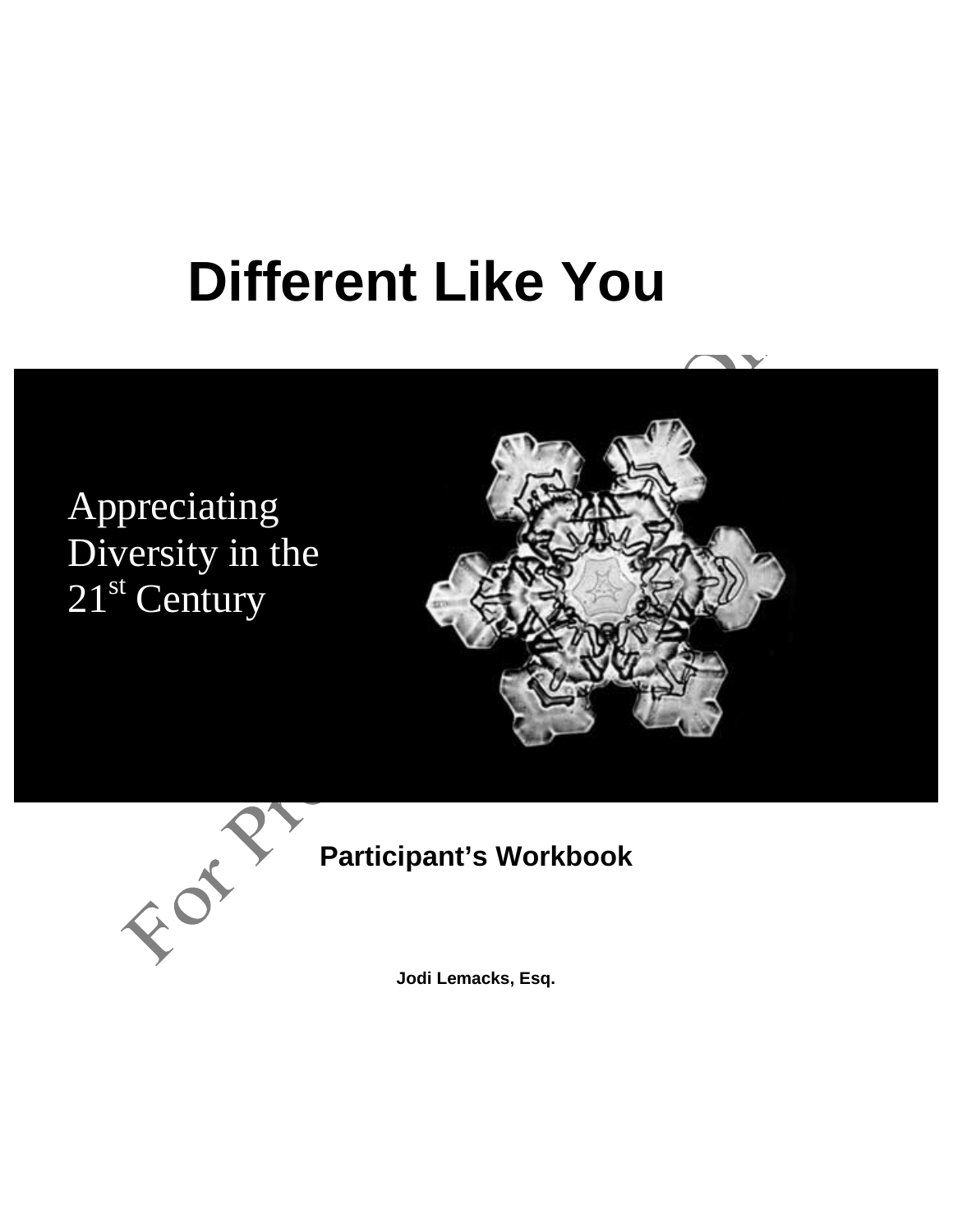Copyright © 2001, Edge Training Systems, Inc.



Production services by Anctil Virtual Office Editorial services by Robie Grant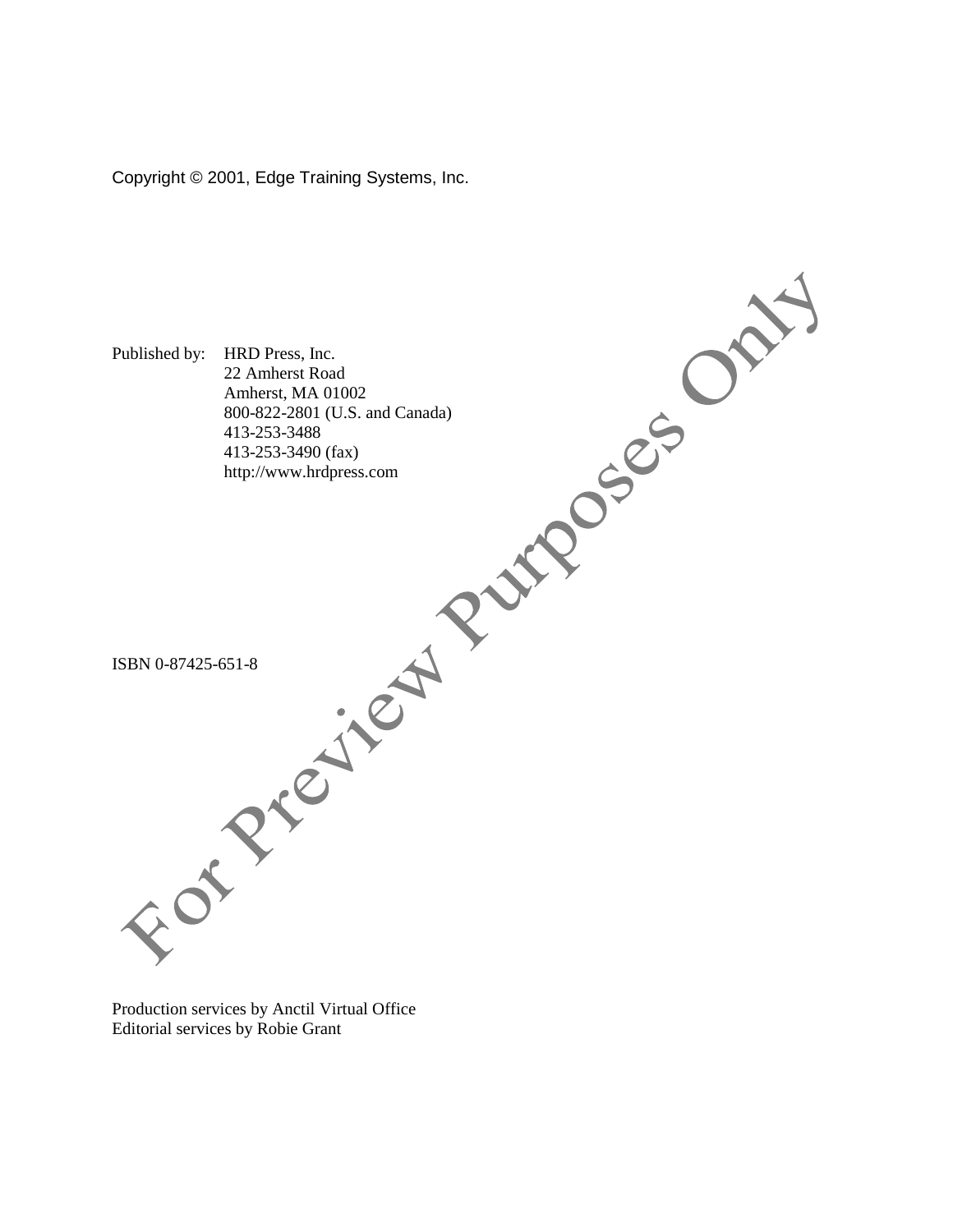# **Table of Contents**

|            | $\mathbf{1}$            |
|------------|-------------------------|
|            | $\overline{\mathbf{3}}$ |
|            |                         |
|            | 3                       |
|            | $\overline{4}$          |
|            | 5                       |
|            |                         |
|            | 6                       |
|            | 6                       |
|            | 6                       |
|            | 7                       |
|            | 7                       |
|            | 8                       |
|            | 8                       |
|            | 8                       |
|            | 8                       |
|            |                         |
|            |                         |
|            |                         |
|            |                         |
|            |                         |
|            |                         |
|            |                         |
|            |                         |
|            |                         |
|            |                         |
|            |                         |
|            |                         |
|            |                         |
|            |                         |
|            |                         |
|            |                         |
|            |                         |
|            |                         |
|            |                         |
|            |                         |
| Say Again? |                         |
|            |                         |
|            |                         |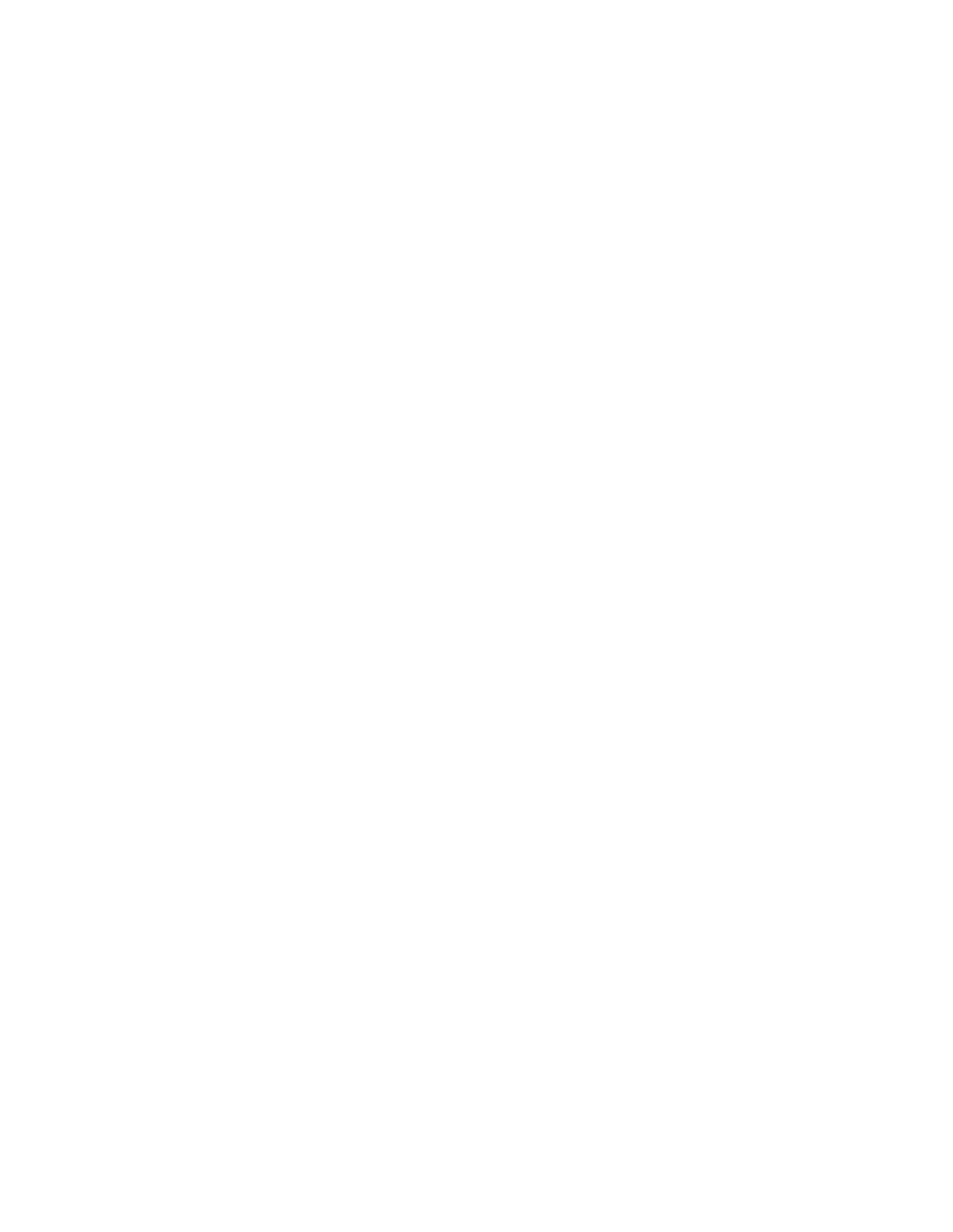# **Introduction**

Most of us have heard a lot about workforce diversity lately; we may even have attended a diversity training program of some sort. Despite all the talk and commotion, many of us still are wondering what diversity means to our organization, and why we should care. What will workforce diversity mean to each of us, individually, in the  $21<sup>st</sup>$  century?

# **What Is Diversity Training?**

Let begin our exploration into workforce diversity by answering this question, "What exactly diversity training?" Take a moment to think about your answer(s).

Now, here are a couple of answers that past training participants have given to this question that might be similar to your answers:

- "Diversity training is where I learn to like people who are from different cultures."
- "Diversity training teaches us about the differences between us. We then learn how to get along with those who are different."
- "Diversity training categorizes people."

For some diversity training programs these answers are accurate, but we must consider that in the  $21<sup>st</sup>$ century "diversity training" will mean much more than learning about differences and finding ways to like those who are different. Our definitions of workforce diversity in recent years have often centered around classifications of race, ethnicity, and gender. Statisticians segmented employees into broad categories of white, black, Asian, and Hispanic. We were simply grouped by gender, and measured by minority status.

In the  $21<sup>st</sup>$  century our idea of diversity has expanded to encompass many other aspects of individual uniqueness such as age or generational group, religion, economic status, education, disability, cultural differences, and family make-up. But even these externally measured factors are becoming inadequate to define diversity. The concept of diversity must further evolve to encompass all of the talents, preferences, affiliations, intelligence, and experiences that make each one of us unique as individuals.

Workforce diversity in the 21<sup>st</sup> century will focus less on what a group of people can be identified with, and focus more on the unique diversity of each individual as our organization's most valuable resource: its human capital.

Here are a few more answers participants have given about diversity training:

- "Diversity training is something I have to do if I want to move up in my organization."
- "Diversity training is something my organization is doing to look good."

• "Diversity training is something my organization is doing to prevent lawsuits."

Diversity training is critical for every type and size of organization. All kinds of changes have come to the workplace in recent years, and you can be certain that more change is coming. Today, some organizations are losing huge amounts of money due to loss of productivity, inability to retain employees, and even lawsuits. This is happening because these organizations have not updated their ways of working to meet new realities. They have therefore not created work environments that value and respect each employee. These unsuccessful organizations have failed to change and will likely fall by the wayside.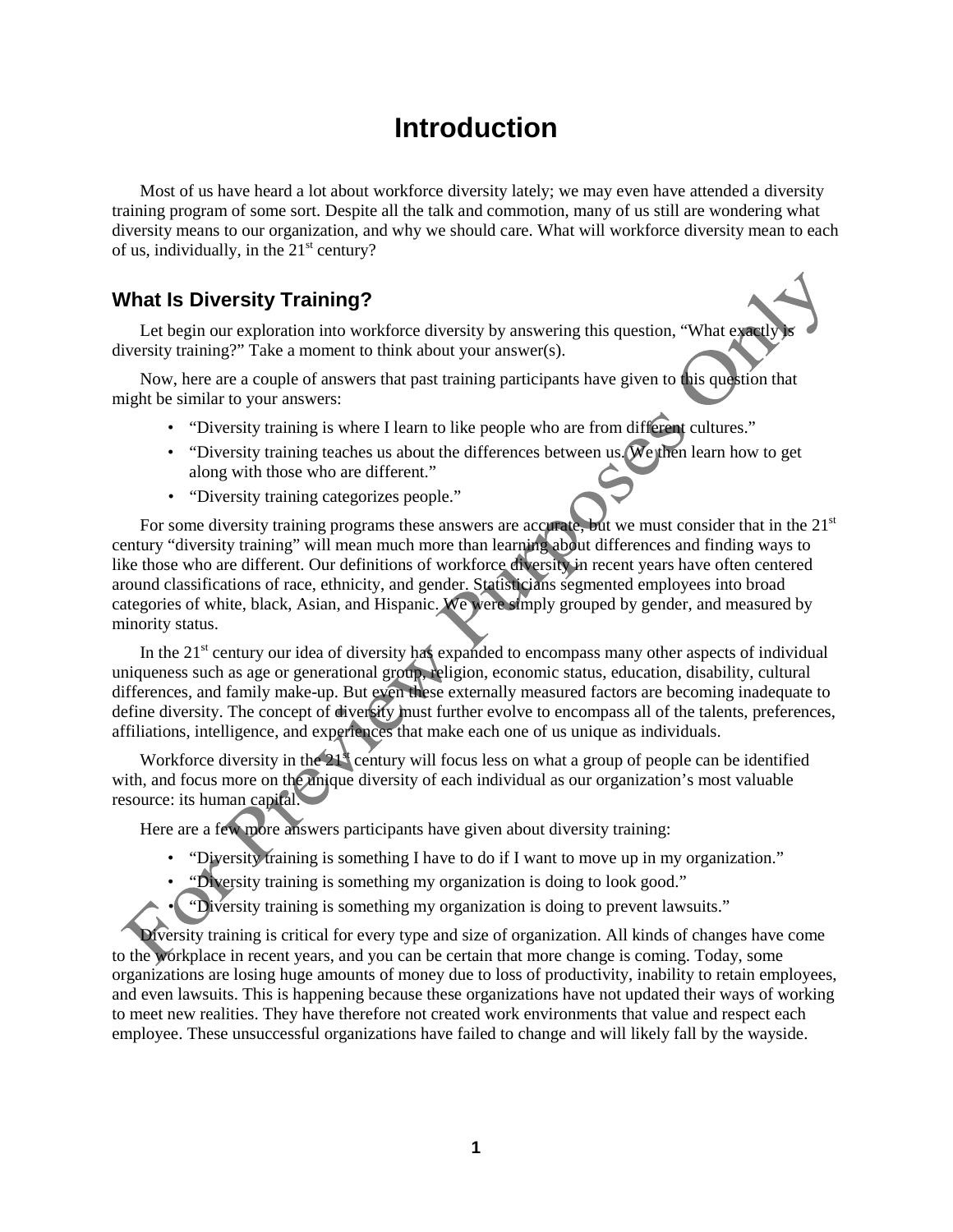Therefore, it is essential that the work environment in our organization is one that has updated its ways of working to meet new realities, resulting in an organization that values and respects each employee. But our organization cannot have this type of respectful environment if each employee does not behave in a way that fosters respect and values the ideas and contributions of fellow employees. It is for this reason that diversity training should be something that each of us does in order to move up in our organization. Diversity training will help us to behave appropriately and professionally in our relationships at work. In addition, diversity training will help us create a more productive work environment where employees feel valued and want to stay. If we increase productivity and job retention in our organization, and even possibly help to prevent lawsuits, we will be far more valuable to our organization, and our organization is far more likely to succeed.

Here are some final answers to the diversity-training question:

- "Diversity training is touchy-feely training where white men are usually made to look bad."
- "Diversity training is a big waste of time. People feel the way they feel, and no training session is going to change that."

Diversity training can be, in fact, a little touchy-feely. However, diversity training should never be training that makes any group of people, or individual, look bad. Participants often feel that diversity training is training to make us like all minority groups and dislike white men. People who feel this way either have not been to a good diversity training session or are missing the point. Diversity training is not about liking or disliking people; it is not about having to learn about each person's cultural differences; and it is not about assigning blame. Diversity training is about accepting and appreciating differences in others, and about behaving in a way that creates a workplace where employees can communicate professionally and resolve conflict respectfully.

Secondly, for the reasons already stated, diversity training is never a waste of time. Yes, diversity training will probably not change the way people feel, but let me suggest to you that it does not have to. So long as we use diversity training to learn to behave, despite any feelings we may have, in ways that make our organization a comfortable place to work for all employees, then diversity training has been

time were well spent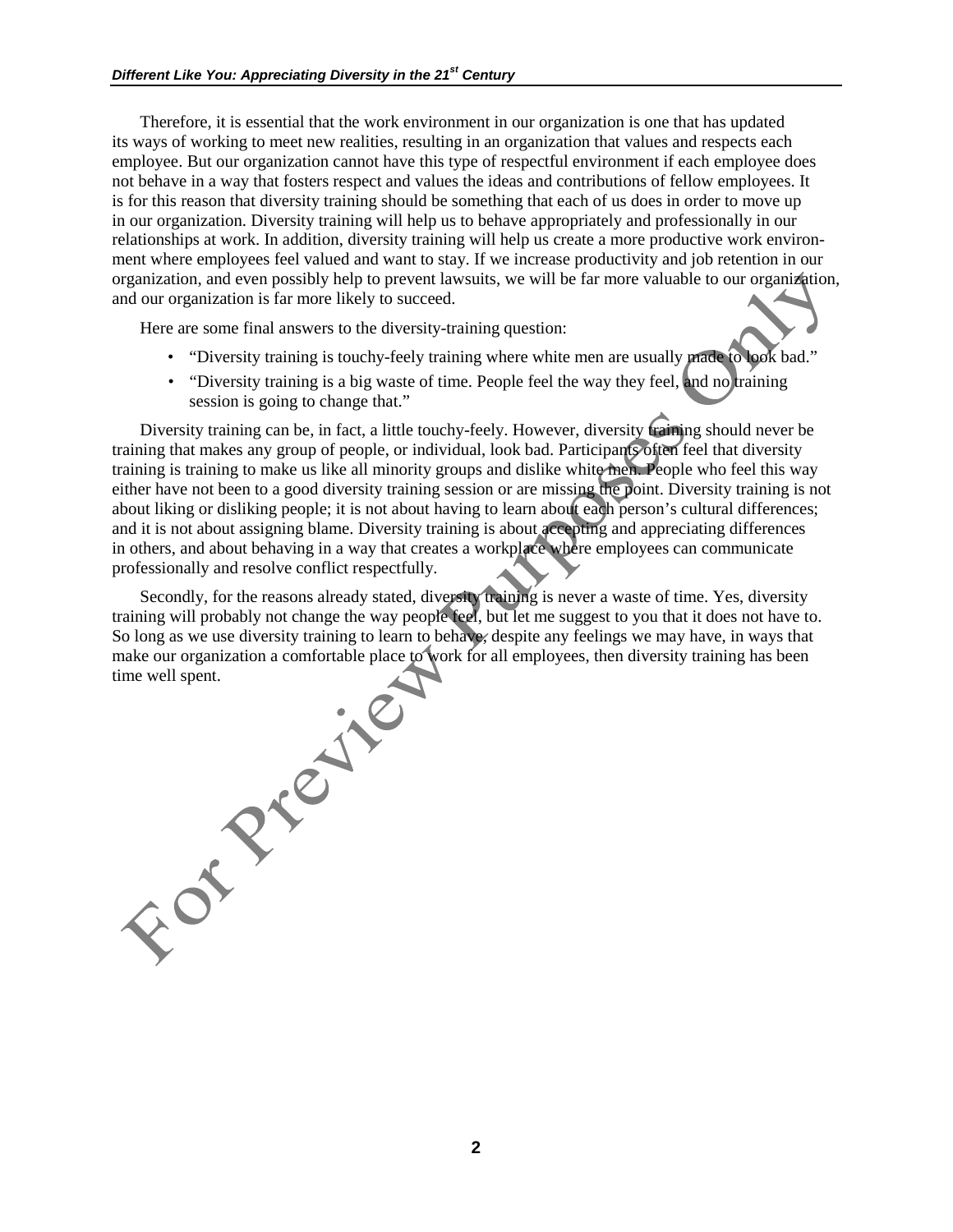# **Why Diversity Training: The Building Blocks of the Respectful Workplace**

Whether we like it or not, our world is changing. The demographics of our country are changing; buying power among groups of people is changing; and our workplaces are looking much different than they did even twenty years ago. It is not news to anyone that our white-collar workplaces no longer consist of all white men, yet in some cases our organizations are still operating as if they did. The problem with not keeping up with the times is that organizations that don't are losing money, jobs are being lost, and there is always someone to take over when they fail. Diversity training helps to avoid this failure by helping organizations create a respectful workplace—a harassment-free workplace where each employee is valued and respected. This respectful workplace is built on a foundation of very important principles.



#### **Equality**

The foundation of a respectful workplace, and essential to every successful workplace, is the concept of equality. Equality is required by law and is ethically what is right. Equality requires that each person should have an equal opportunity to work, and in that work to make the best use of his or her abilities regardless of race, sex, religion, national origin, or any other characteristic. A lack of equality in an organization is discrimination, and discrimination not only is illegal, but negatively affects the work environment as well.

Think about instances of inequality or discrimination in your workplace. What are the effects of this inequality?

# **Accepting Differences**

While it is important to realize that all people should be given an equal right to make the best use of their skills in their workplace, diversity training is not just about avoiding lawsuits and doing what is morally right. It is better for our organizations if they can avoid lawsuits, and workplaces are more pleasant places to work if we do what is morally right, but we must go beyond what is required of us by law and ethics. We must learn to expand our ideas and thoughts about our workplace and the people in it. We must begin to accept differences between ourselves and others so that we can be better, more productive employees. When we do our part to create a workplace that accepts differences, we become more valuable employees to our organization.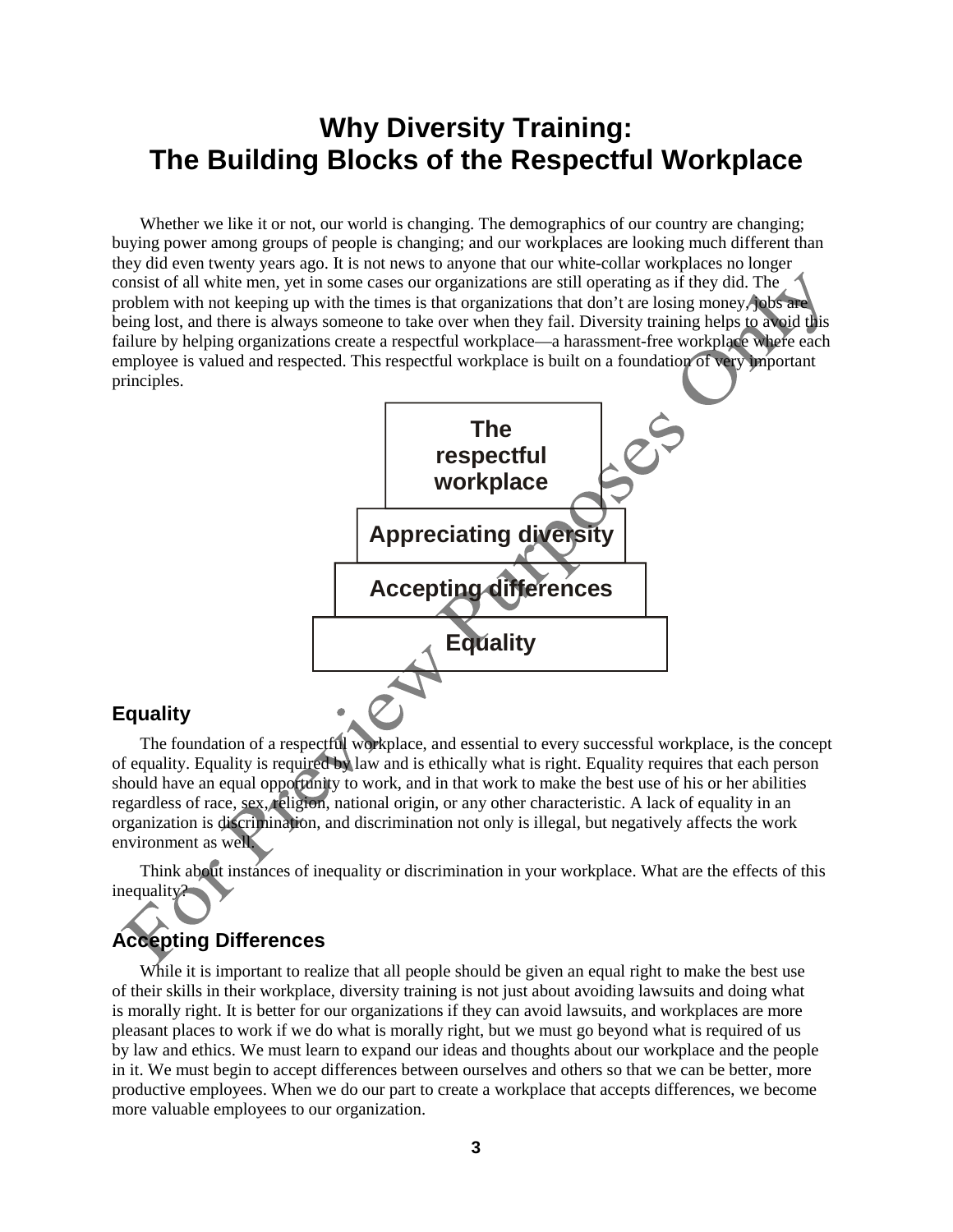#### **Different from What?**

In order to truly accept differences we must ask ourselves exactly what these differences are. To do this, please do the following exercise:

In this program we are talking about differences in people for diversity training purposes. Right now, take a moment to imagine people who have these differences. Please answer this question: "These people who are different are different from what?"

The answer most likely is, "Different from me." (The answer might also be, "Different from the norm," in which case you must ask yourself what this norm is.)

Now, thinking about these people who are different from you, please describe yourself below detail. In this description please include values and beliefs that you have.

*Example:* While thinking, "People who are different from me are male," write, '*I* am female."

*Example:* While thinking, "People who are different from me are not Christian," write, "I am Christian."

Now, consider the importance of each of these characteristics, values, and beliefs. For example, if you wrote, "I am yery liberal politically," consider how important that is to you.

Go back to your list of characteristics, values, and beliefs and put one star by characteristics that are somewhat important to you, two stars for moderately important characteristics, and three stars for very important characteristics.

- Somewhat Important
- Moderately Important
- \*\*\* Very Important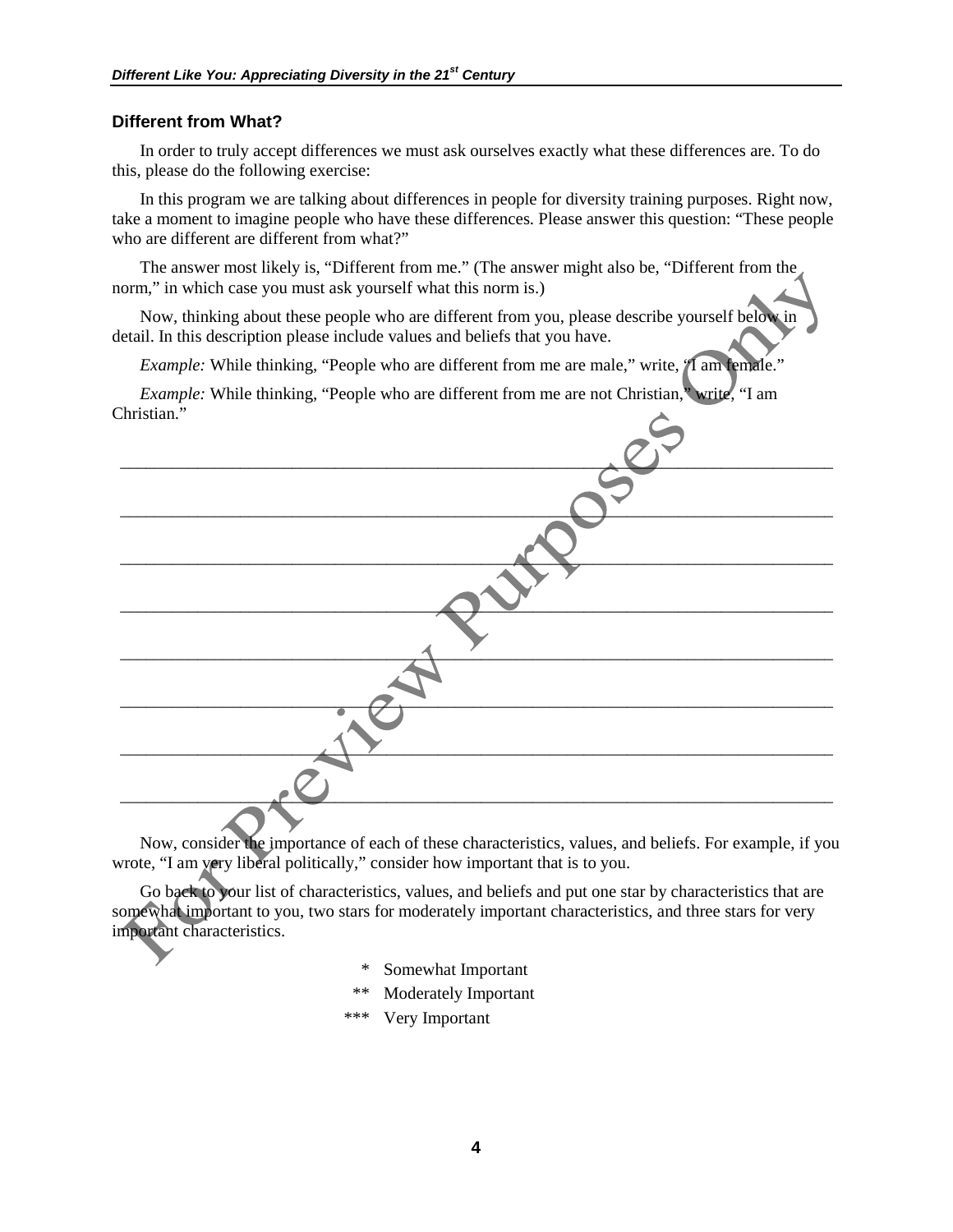The more important a characteristic, especially a value or belief, is to you, the more difficult it will be for you to accept those who are different from that characteristic. Characteristics that describe us externally, such as gender, age, race, or cultural background, are usually important to us, and it may be difficult for us to work with others who are different from that characteristic. But differences in internal values and beliefs that we have rated very important more often than not create conflict in the working environment. Again, if you are very liberal politically, and that is very important to you, it will be difficult for you to accept someone who is extremely conservative politically. Take a look at the characteristics you rated "very important." Think about people who are very different from you in those characteristics. How do you feel about those people? How do you get along with those people?

We all feel that we get along better with people like us. Consider this: When you are choosing a person to work with you, who would you rather have—someone similar to you or someone different from you?

So what is the problem with choosing similar people to work with? In the past, in the white-collar workplace, white men chose other white men to work with. This worked out fine when the vast majority of the white-collar workforce were white males, when the vast majority of qualified candidates for jobs were white males, and when white men represented the vast majority of the buying power. Our country and our workforce have changed drastically since that time. For example, the Hispanic population is expected to nearly triple in the first half of the  $21<sup>st</sup>$  century. The Asian population continues to increase rapidly. Almost 30 million Americans are foreign-born—the highest number in history. Over the next decade the percentage of white males in the workforce will decrease from almost one-half of the workforce to just over one-third of the workforce.

Despite the fact that we may be more comfortable working with people who are similar to us, in the  $21<sup>st</sup>$  century we will frequently be working with people who are different from us, with a variety of experiences and backgrounds. Since the workforce is changing so drastically, it is important that we consider that those who are different from us may be valuable to our organization. If we want our organization to be successful, we must learn to accept differences and consider the merits of different ideas, opinions, and ways of doing things.

#### **Liking Differences versus Accepting Differences**

In our workplaces it would be great if we liked all of the people we worked with. When we like people we work with our jobs are much more pleasant, and even fun. However, it is not necessary that we like all of our co-workers. It is necessary that we treat our co-workers, including our bosses and subordinates, with respect  $\bigcap_{n=1}^{\infty}$  and we accept that all of us are different, and that each and every one of us has value. We may not like some of the differences between us, but we must be able to accept them, and behave in a manner that does not harass or demean others. For example, for a devout Christian, it may be very difficult to like a co-worker who is an atheist, but the devout Christian must accept that this person is entitled to work in an environment that is free from harassment and that this person has value to the organization. Whether we like others or not, we must accept the differences between us and work in a productive, rather than destructive, manner. Our jobs do not require that we like our co-workers, they require that we get the job done without causing problems for the organization.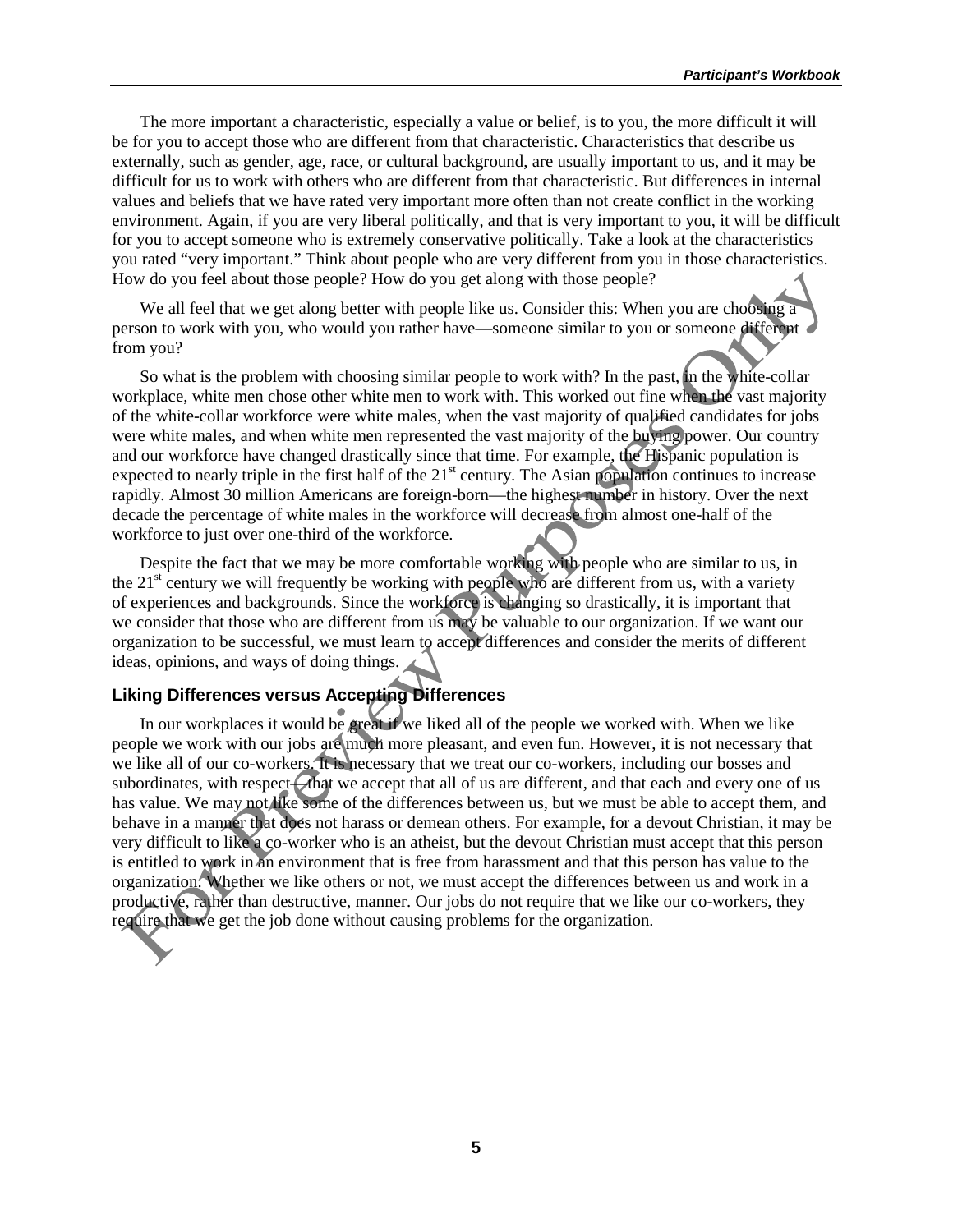# **Stereotypes and Prejudices**

#### **Stereotypes**

Most stereotypes have some basis in fact. Therefore, stereotypes continue to exist. The obvious problem with stereotypes is that they attempt to assign each person in a class, or group, with the same characteristics. The not-so-obvious problem with stereotypes is that they close our minds to the possibility that a person might be in the same cultural, ethnic, religious, social, etc., group with others, but may be very different.

Think of identical twins as an example of this problem. These two people look exactly alike, but are they interchangeable? If someone wants to ask one of the twins out on a date and that twin is unavailable, would the other twin do? If someone wants to hire one twin who is a chemical engineer, would the twin who is a plumber do just as well? If one twin likes vanilla ice cream, does the other one like it too?

This example may seem absurd, but the point is that people with the same external characteristics are not the same people. Therefore, we must remember, despite any stereotypes we may have, or even despite our past experiences, each person is different, and deserves the chance to be thought of as an individual instead of as simply another one of "those" people.

#### **Prejudices**

All of us, whether we want to or not, have prejudices. It is very difficult for some of us to admit that this is true, but we all have some negative beliefs about one or several groups of people. Prejudice is learned and comes from our backgrounds and our experiences. The way we have been raised, and our family's beliefs, will greatly influence our beliefs about people. Prejudice also comes from our experiences that validate these beliefs. For example, if you have been raised in a family that believes all Mideastern persons are violent, and you go to school where a Mideastern classmate gets in a lot of fights with other children, your learned prejudice will be validated by your experiences.

Take a moment to think about your family's beliefs and about your environment growing up. Was your family accepting of differences or fairly closed-minded? Did your family consist of a mother, father, and biological children, or did you have a different type of family make-up? Did you hear a lot of racial or prejudicial remarks as a child? Was your neighborhood diverse, or were the people in it very similar? What about your school? Think about your relationships. Who do you choose as friends or romantic partners? These factors will greatly influence how you think and how you behave towards others.

As we examine our past experiences and backgrounds, what we must do is to become aware of our prejudices that result from our experiences and backgrounds. Instead of asking yourself whether or not you have prejudices, ask yourself what your prejudices are. Now you certainly don't need to share them with others unless you want to, but do consider those who are different from you and honestly examine any negative beliefs about groups of people.

Realize that prejudice in and of itself does not make us bad people. We all have some prejudices, and when we become aware of them we can begin to make sure that these prejudices are not exhibited in our behaviors and our actions towards those who are different. We can examine how our prejudice affects our behavior towards those who are different and put a halt to any behavior that might be considered offensive or cause harm to others or our organization. We must also realize that behavior that stems from prejudice, i.e., jokes that we tell and words that we use, can do a lot of harm to our organizations, to others that are harassed or demoralized by them, and to ourselves. We can be held personally liable if our actions that stem from prejudice create a hostile environment for a co-worker. Therefore, we must make sure that, despite negative feelings that we may have about those who are different, our actions do not harass or demean others.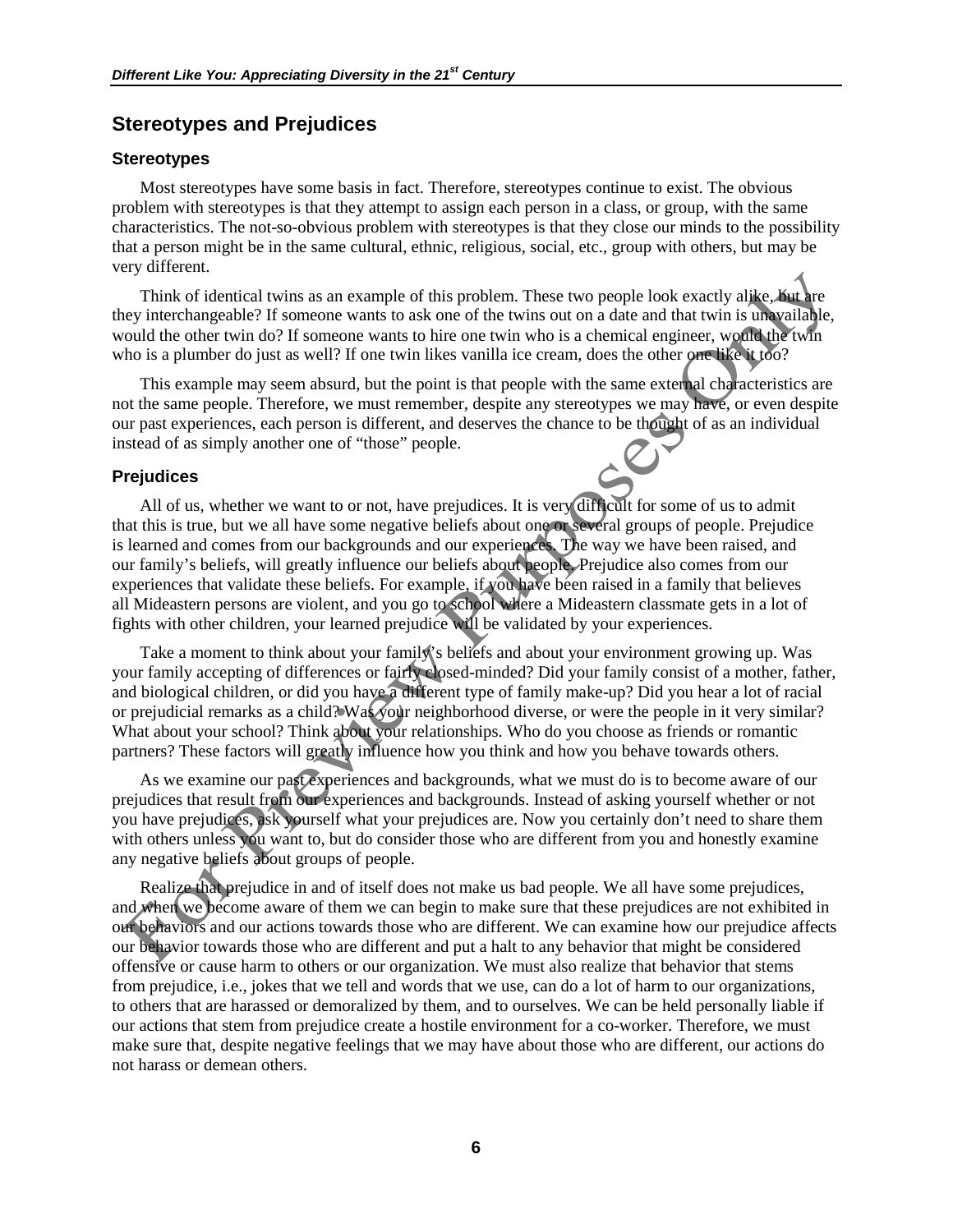Finally, we must also accept that these prejudices are simply that—negative beliefs that we have learned. These beliefs are not true about each individual with these different characteristics any more than you are exactly like each person in your racial, social, ethnic, or religious group. When we let our prejudices control us, then we do a great injustice to ourselves and to others. We must remember to give each person a chance to be who he or she truly is—to get to know each person as the individual he or she is rather than as a person we already have feelings, beliefs, and ideas about before we even meet him or her. We must also bear in mind that prejudice often leads to hate—and hate is not healthy for anyone.

# **Assimilation Takes a Lot of Energy**

Accepting differences means allowing differences. Sometimes when we see people with the same external characteristics, such as race or ethnic background, sitting together in the cafeteria, hanging out together on breaks, or spending time together after work, we feel that this is not OK—that somehow their behavior is discriminating against other groups of people. It is difficult for us to accept that there is nothing wrong with this behavior so long as it does not exclude others. It is when this behavior crosses the line between hanging out with those similar to us and excluding people different from us that the problems arise. But ask yourself this, "Why shouldn't people who are similar choose to be together socially?" Allowing differences is often difficult to do, but necessary when we are accepting differences.

Also, in the past many people believed that our organizations needed to be "melting pots" where all people were assimilated into one homogenous group. While it is true that people with similarities tend to get along better, having similarities does not mean that we all have to be the same. Despite the fact that many organizations have become aware of problems with the "melting pot" image, many organizations still attempt to have employees assimilate. The problem with assimilation, or requiring employees to be essentially the same, is that it takes a lot of energy. This energy could be used much more productively.

To help understand this concept, think about a time when you were trying to fit into a group in which you had to act differently from how you naturally would act. How did it feel? For most of us it felt very uncomfortable, and it took a lot of energy to keep acting in a manner that did not come naturally to us. Now, think about a group that you could act naturally with. How did that feel?

Because it takes so much energy to act in a way that does not come naturally to us, we often seek situations and workplaces where we can be ourselves. If our organization is going to retain its workers and survive in the  $21<sup>st</sup>$  century, it must allow each of us to be ourselves, and we must allow others to be themselves so that we all can be productive and successful in our workplace.

# **Finding Similarities**

In addition to understanding the differences between us and our feelings about those differences, it is also important when accepting differences to find similarities between yourself and others who we perceive as being different from us.

Think about the exercise above where you described yourself. Now think about a person in your workplace who is very different from this description. What similarities do you have?

Finding similarities and commonalities between ourselves and those we consider different will often help us to accept those differences and to work more effectively with those who are different from us. Who knows—we may even find a new friend in our workplace.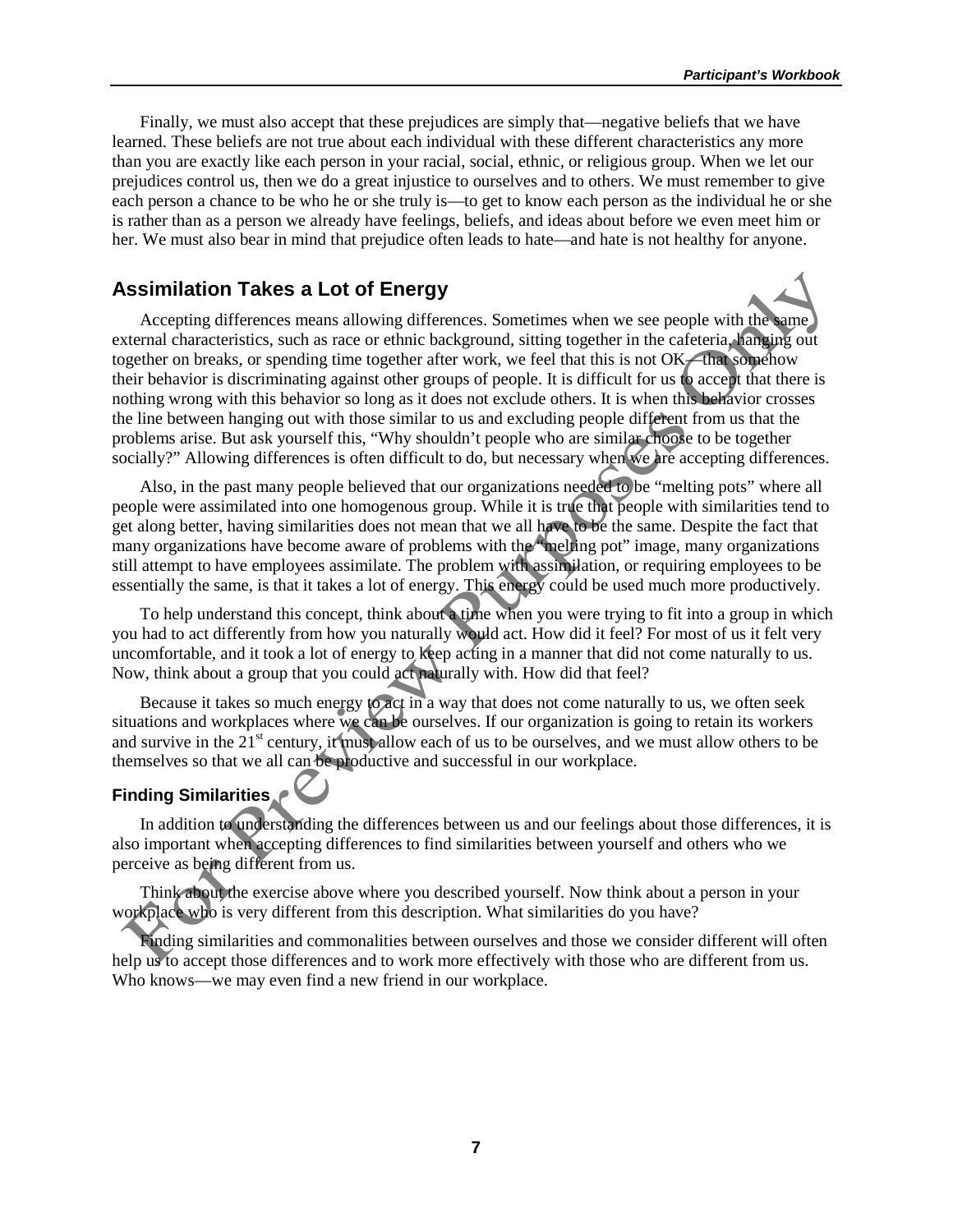# **Appreciating Diversity**

Beyond merely accepting differences between ourselves and our co-workers is the ability to appreciate the diversity that exists in our workplace.

But what does appreciating diversity mean?

Appreciating diversity means learning to accept the fact that because the workplace and country demographics are rapidly changing, that people with different experiences, ideas, and thoughts that they bring to the workplace are very valuable to the organization.

Many organizations have become aware of this and are actually advertising for people with differences. Some examples of these advertisements are:

- "Unique ideas don't make you different—they make you part of our team."
- "Diversity: being different, thinking differently."
- "Be you—be a part of a diverse workforce. Your uniqueness is an asset."

Let's take a closer look at why these organizations are using these advertisements to attract a diverse workforce.

# **Changes in Our Country and Our Workforce**

To start this section, please turn to page 17 and take the "Diversity Quiz."

Next, look on page 19 and check your answers to the quiz questions.

Are you surprised by some of the answers? This quiz was designed simply to make us aware of the major changes that are taking place in our country today. Many of these changes will greatly influence the way we work in the future. If we are to be successful, we must keep up with the times.

Here is some more information about our changing country.

### **Changes in Buying Power**

Along with the changes in the demographics of our country are the changes in buying power in the United States. In the past, the vast majority of buying power has belonged to white males. The University of Georgia's Selig Center for Economic Growth examined minority buying power and found that it was increasing tremendously.

Minority buying power was \$647 billion in 1990. By 2001 that number is estimated to be \$1.3 trillion. This number has nearly doubled, and is increasing at a much faster rate than overall U.S. buying power.

Of all of the minority groups, African Americans have the highest increase in buying power of anyone.

### **Losing Talent and Ideas**

So what is the worst that could happen if we don't change? Our organization may lose a little money, but so what. Right?

If we don't learn to appreciate diversity and prevent discrimination in our organization, our organization may lose a little money—or it may lose a lot of money.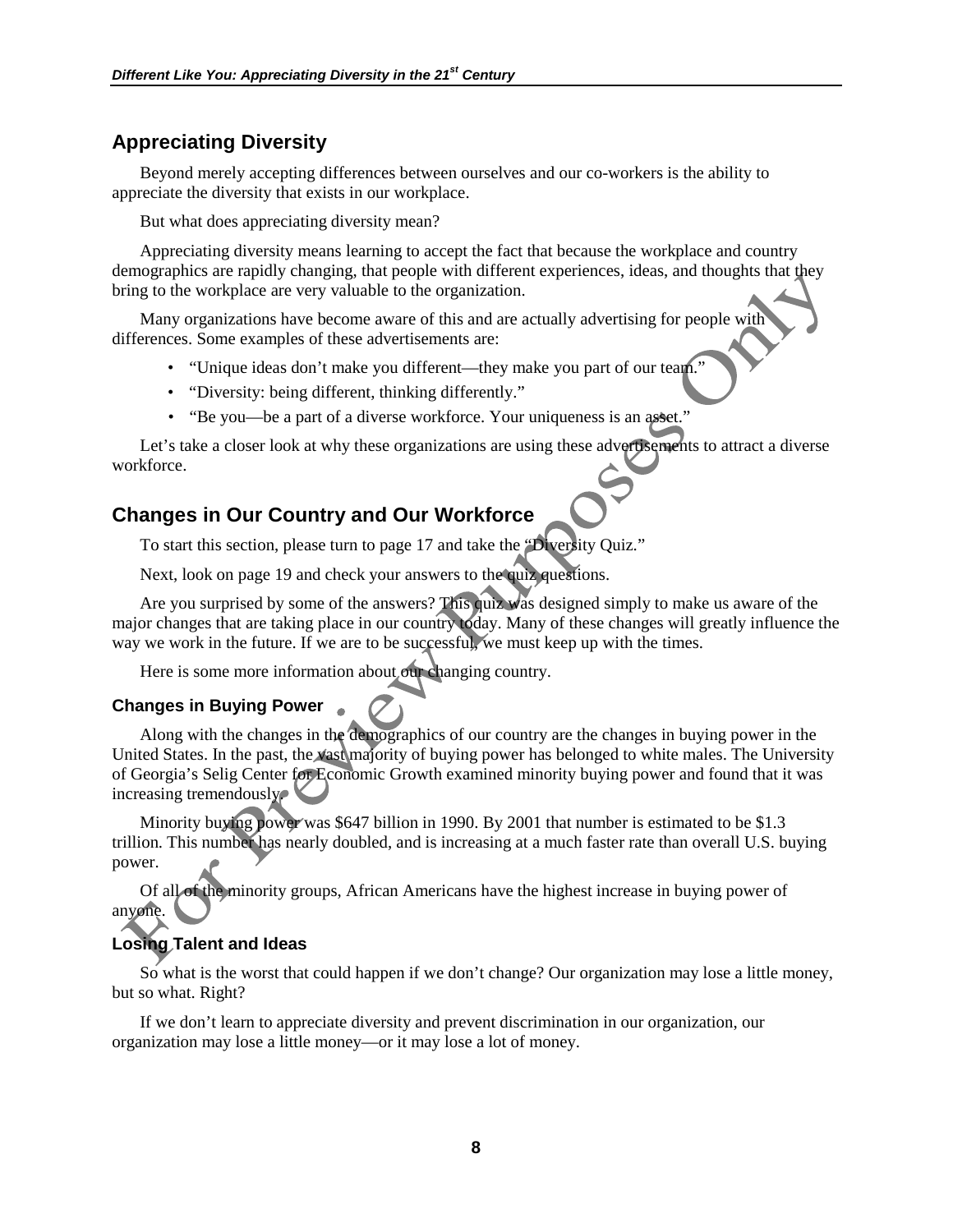If our organization, and each one of us, do not change to keep up with the changes in demographics and in buying power, we will all pay the price. If we don't appreciate diversity, we lose the opportunity to have a workforce with a variety of ideas and experiences. We, instead, will have a workforce that loses valuable talents and ideas, and subjects itself to high turnover rates, low productivity, loss of business, and even possible lawsuits. Our organization may eventually go out of business, and we, personally, could even be sued for creating a hostile environment for another employee.

#### **Lawsuits**

In the past couple of years there have been major lawsuits that were initiated as a result of a discriminatory work environment. One beverage company was successfully sued for \$192.5 million because of discrimination in their workplace. This company now has a diversity institution to train each employee on diversity issues. A major trucking company had to pay \$450,000 to six female employees. A major technical company is being sued for \$97 million for discriminating against minority employees. The nation's largest utility company is being sued for having hangman's nooses at their place of business along with other harassing behavior. So what does this mean for you? If your organization is successfully sued because of discrimination, employees could lose their jobs or the organization could simply go out of business.

#### **Loss of Business**

Another way that organizations are losing money is by not taking changing demographics into account when marketing. Currently, many computer companies are losing a lot of money by not marketing to African Americans. As we saw above, African-American buying power is increasing faster than in any other group of people. If our organizations lose market share, they, again, may go out of business or have to cut back their number of employees.

#### **Loss of Productivity and Employees**

Organizations that don't appreciate diversity are losing money due to high turnover and loss of productivity. When there is high turnover, organizations lose valuable talent and ideas. Everyone wants to work in an organization where he or she feels valued and where he or she feels that he or she has a chance at moving up in the organization. Organizations that do not make all employees feel valued often have very high turnover, and it takes a lot of money to continuously train new employees. Also, productivity in those organizations is often low when compared to organizations that value diverse employees. Finally, if employees feel that there is no chance that they will be promoted or be able to move up in the organization, they are not likely to stay in that organization, and if they do, they are not likely to give their best to that job.

#### **Appreciating Diversity Is a Necessary Job Skill**

Because organizations that do not appreciate diversity lose money and employees, appreciating diversity is a necessary job skill. Appreciating diversity has many benefits to our organizations. When we appreciate diversity we create an environment where employees want to work and stay and customers want to come. Since the work environment is more pleasant when employees appreciate diversity, their work is often more productive and innovative. Also, organizations in which diversity is appreciated are able to provide richer and stronger solutions for clients. These organizations make money, keep employees, and set an example for other organizations. This is the type of organization that people actually want to work in.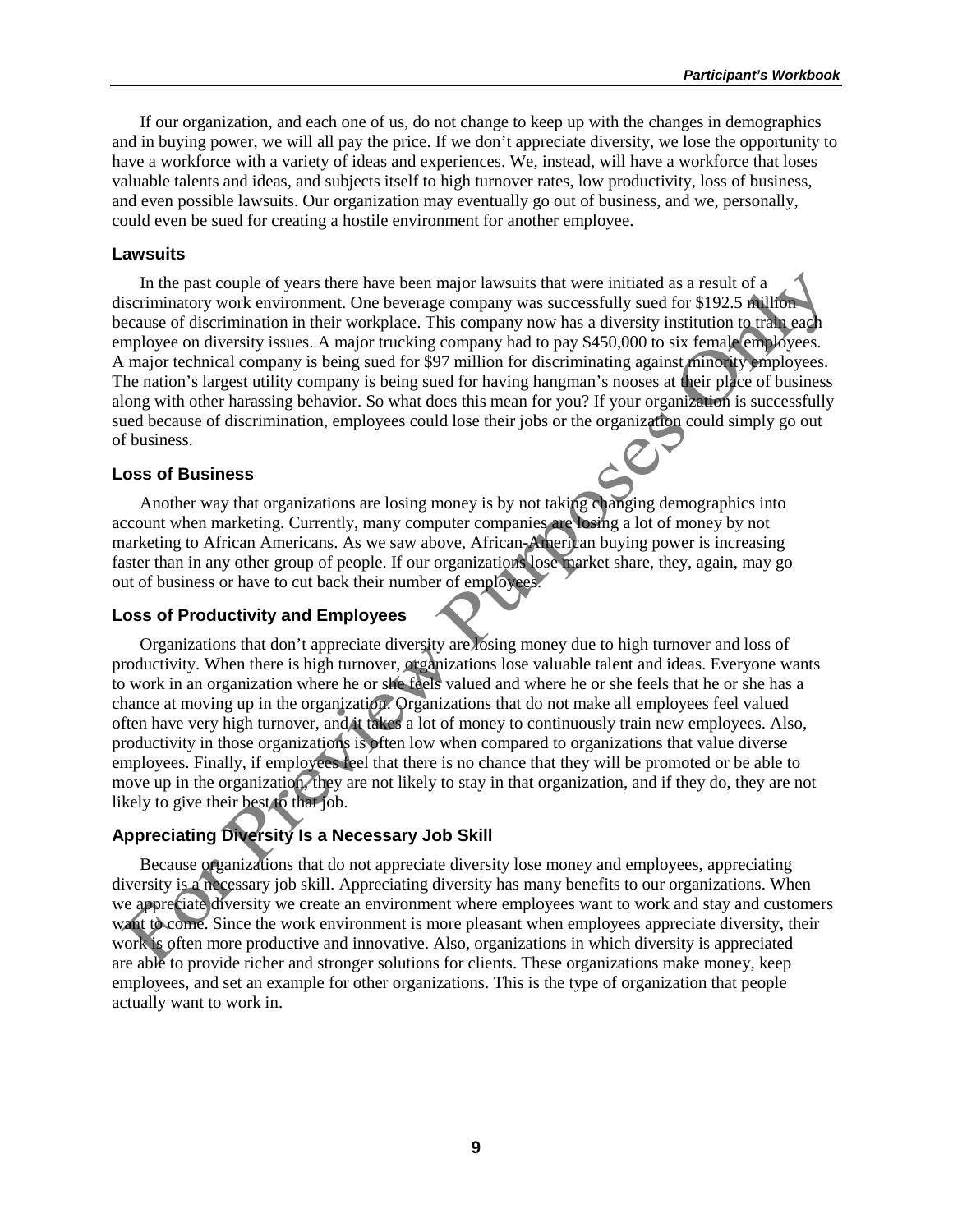#### **The Respectful Workplace**

On the foundation of equality, accepting our differences, and appreciating our diversity, we build the respectful workplace. We all need to do what it takes to strive for "the respectful workplace" so that all employees have a place to work that enhances their skills, and simply makes them feel good.

# **Barriers to Accepting Diversity**

Too often in our workplaces there is still much discrimination and harassment because the fears about accepting diversity keep people from doing so. Organizations and their employees pay the price of letting their fears about accepting diversity prevent them from operating effectively in the  $21<sup>st</sup>$  century.

#### **Fear of Change**

One of the major barriers to accepting diversity is the fear of change. Change makes us uncomfortable. This is true whether the change is for the better or for the worse. People are simply creatures of habit, and once our routine is disrupted in any way, we get a little antsy.

I'll give you a personal example to illustrate this point. When my husband and I were about to have our second child, we decided that it would be better for us if we moved into a bigger house. We looked at houses for months and finally found a house that we really loved. It had most of the features we wanted and enough room for a growing family. There were many things about the house we were living in that we didn't like, so moving into this new house was a very positive experience for us. However, although we were very happy about the move, and loved our new house, it still was very difficult to adjust to the change. I did mourn the loss of our old house, even though I had no desire to go back, and it took a lot of time to get used to the new house. Little things would throw us off like the location of the light switches in each room. We bumped into walls in the dark for a while before we finally figured out where the light switches were. We have now been in our house for three years and we love it, but the point is that the change, even though it was a good change, was difficult for us.

The same is true for accepting diversity in our organizations. In the past most organizations had very nondiverse workforces and clients. The changes that are occurring in our world and our workplaces are happening very fast, and our organizations are having to change quickly to keep up. What this means for us is that we need to also keep up and make the necessary changes to accept and appreciate diversity in our workplace so that we can keep being valuable to our organization. We need to realize that feeling uncomfortable or feeling fear associated with these changes is normal and healthy. But, because these changes are essential to a productive and healthy workplace, we must acknowledge our fears about the changes and not let them be a barrier to making these necessary changes.

Part of accepting change is accepting the fact that there may be different, and even better ways of doing things. We often will hear people say, "We've never done it that way before," or "Don't rock the boat." It may be unnerving when someone new comes along with a different way of doing things. Again, routine is often a source of comfort and security for us. However, we must be willing to leave our "comfort zone" and explore new ideas and new ways of doing things that will allow our organizations to keep up with the changes in the workforce and the country.

#### **Fear of Loss or Inconvenience**

Another fear that people often have when it comes to accepting diversity is the fear of loss or inconvenience. As our country's demographics and our workplaces are rapidly changing, we may begin to feel that some of the changes that are taking place are not for the better. If we are inconvenienced or experience loss in any way because of diversity issues, we may not feel very open to accepting diversity.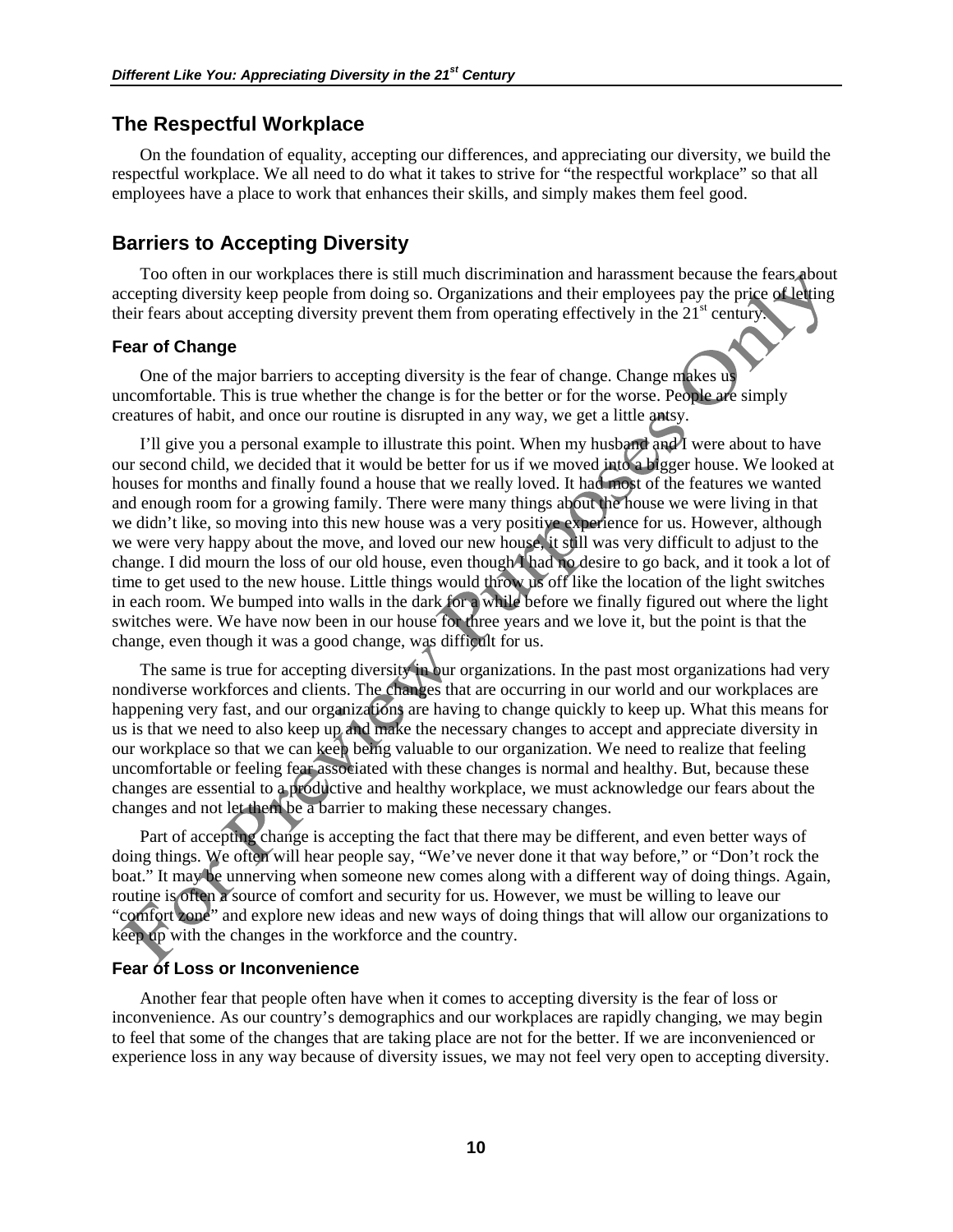Inconvenience due to the changing workplace can come in many forms. For example, a friend of mine is a very liberal person. He also has characteristics that most would consider diverse. However, when this person goes to an ATM machine and has to take the extra step of choosing English as the language he will use, he feels annoyed. He feels annoyed because he is being inconvenienced by having to take that extra step in a country that has English as its main language.

Take a moment and think of any inconveniences you have experienced that are a result of our changing workforce. Did those inconveniences make you feel angry or annoyed?

Along with the fear of inconvenience is the fear of loss. We often fear that we will lose status or importance because of the changing workforce. For example, if the buying power of Hispanic Americans is increasing rapidly, if we are not Hispanic we may fear that our organization will hire and promote Hispanics rather than us regardless of our qualifications. This may make us resent the changes in our workforce, and prevent us from accepting people who are Hispanic. We must realize that the problem is not with people who are Hispanic; the problem is that we fear we will experience loss due to the changes in the workforce. It is important, then, that we acknowledge this fear and that we do not act in a way that would be discriminatory towards Hispanic persons.

Wars have been fought over the need to assign blame for losses. Our organization should not and cannot be a battle zone. Accept that these changes bother you, and that you are afraid of loss, but be aware of and stop negative behavior that might result from this fear.

#### **Fear of Embarrassment**

How many times have you avoided talking to someone who was different from you because you were afraid of embarrassing yourself? You might have been afraid that you would not be able to understand his or her accent, or that you would unintentionally insult him or her in some way. Because we often don't know or understand about people's differences, we avoid them rather than take a chance of looking silly or foolish due to our ignorance. The problem with this comes when we have to work with that person who is different.

We need to consider the feelings of those who have strong accents or other differences that may make us avoid them rather than face embarrassment. We need to be creative in coming up with solutions to the problem. Avoidance will solve nothing, and may hurt feelings. Also, asking questions is always a good way to find out what might be insulting to others. Take a chance—acknowledge and overcome your fears.

# **Professional Communication**

By looking at the building blocks to a respectful workplace we have examined our beliefs, attitudes, and behaviors. Accepting and appreciating diversity is often difficult for most of us, and can make us feel a bit uncomfortable at times. In fact, when learning about diversity we are often told to "leave our comfort zone," making us feel even more uncomfortable. So what do we do to make it easier?

The first, and probably most important thing we need to do, is to look at the way we communicate at work.

#### **Listening**

In study after study on communication people who are considered the best conversationalists are the people who talk less than the people they are conversing with. This may not seem surprising to many of us since it seems logical that we would give someone a better conversationalist rating if he or she listened intently to what we had to say. Being listened to feels good. Listening to others not only makes them feel like they are being heard, but also ensures that we hear information correctly.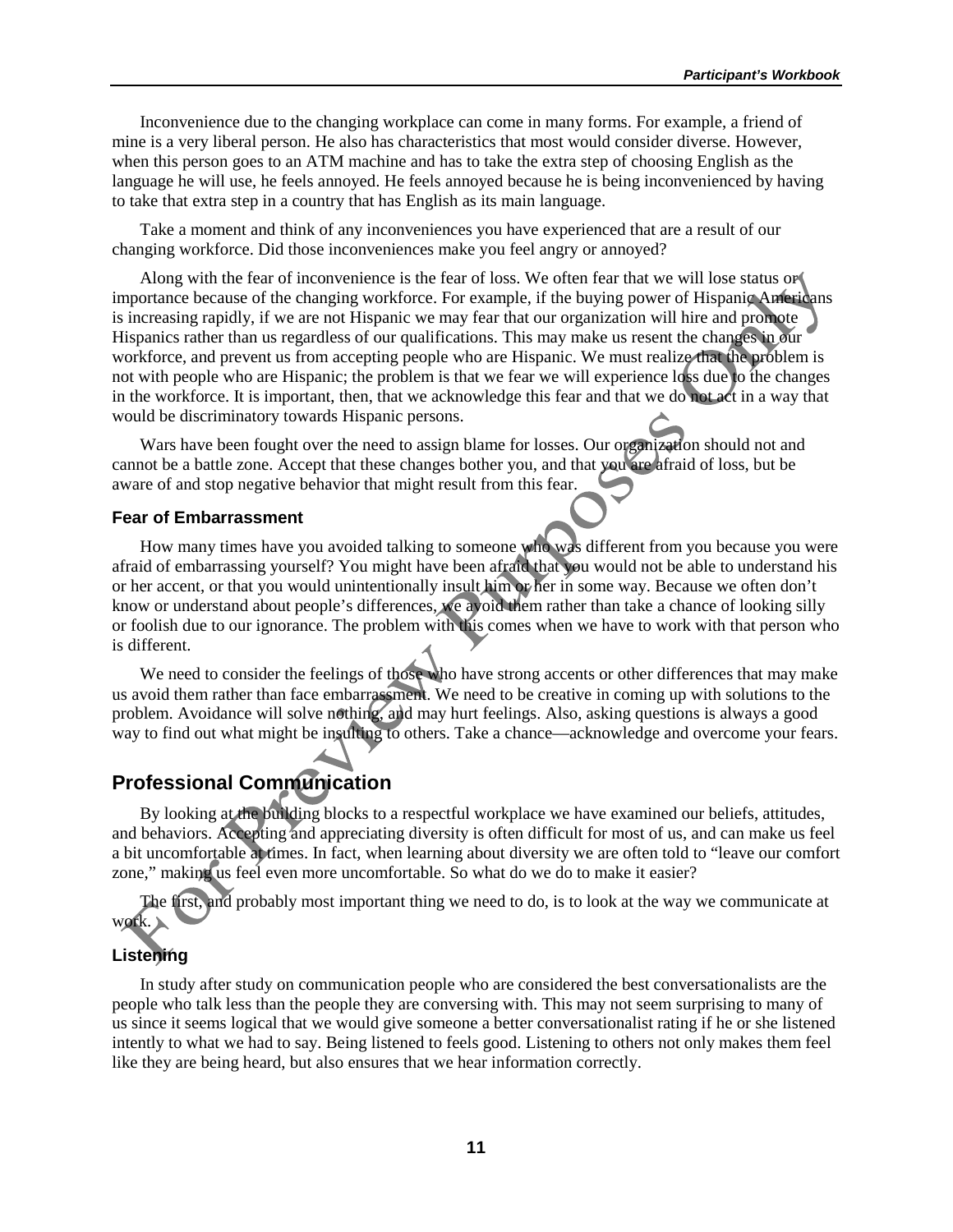When we were young, many of us played a game called "telephone," in which someone started off thinking of a phrase or two and whispered it to the person next to him or her. The person next to him or her then whispered it to the next person, and so on, until the last person received the whispered message. The last person would then say out loud what he or she had heard. The vast majority of time the message would have been distorted in such a way as to invoke much snickering and giggling from all of the message passers. The point of the game was to show how much information can change when passed from one person to another.

In situations in which communication styles are often significantly different, it is very difficult for messages, information, and instruction to get passed clearly from one person to the other. Listening carefully to what a co-worker is telling us is critical to doing our job correctly and professionally. But what if we still don't understand?

#### **Clarifying**

How many times have you heard what someone told you, but were still not really clear about the details or what needed to be done? Too many times in our jobs we just go on and do what we think that person told us to do, or we pass on information as we think we heard it. It is crucial that we ask clarifying questions to avoid problems and misunderstandings in the workplace. This seems logical, but why doesn't it happen?

Many times our fears get in the way of clarifying. We don't want to seem stupid, like we don't know what's going on, so we don't ask clarifying questions. I have recently been working at a job where I have never been told how to fill out my time card. Now, this seems like something I should know how to do, but everyone does it differently. I feel stupid asking for instructions on a task that seems so ordinary, and now I have let several weeks go by. I needed to have overcome my fear of seeming silly and have asked the question right in the beginning.

Another situation that may prevent us from clarifying is a situation in which the person giving information or instruction has a strong accent. We often feel embarrassed about not understanding, or feel like we don't want to make the speaker embarrassed by having him or her repeat himself or herself. Either way, this situation frequently leads to problems when clarifying questions are not asked. Again, we must overcome this fear of embarrassment in order to communicate professionally.

# **Taking Time to Think before Speaking**

There are several little blurb-like ads on TV these days about the power of words. One says something to the effect of, "Sticks and stones can break your bones, but words can really hurt." Another talks about the language we use, and how we can teach hate by what we say. Both points are very well made. The words we use and the things we say can have a large impact on others in our workplace.

Take a moment to think about a time when someone said something really unfriendly or insulting to you. Think about the anger and hurt that resulted.

Even when we sometimes don't mean to say something discriminatory, the result may be. For example, a friend of mine was talking about a bad driver that almost ran into him the other day. When he was talking about this driver he described him by his ethnic background. The driver's ethnic background most likely had nothing to do with his driving, but the point it made, especially to my children, was that people with this particular ethnic background are poor drivers. By describing this driver by his ethic background he was not only using discriminatory language, but teaching discrimination. He was not purposely saying something mean or ugly, but the point it made was.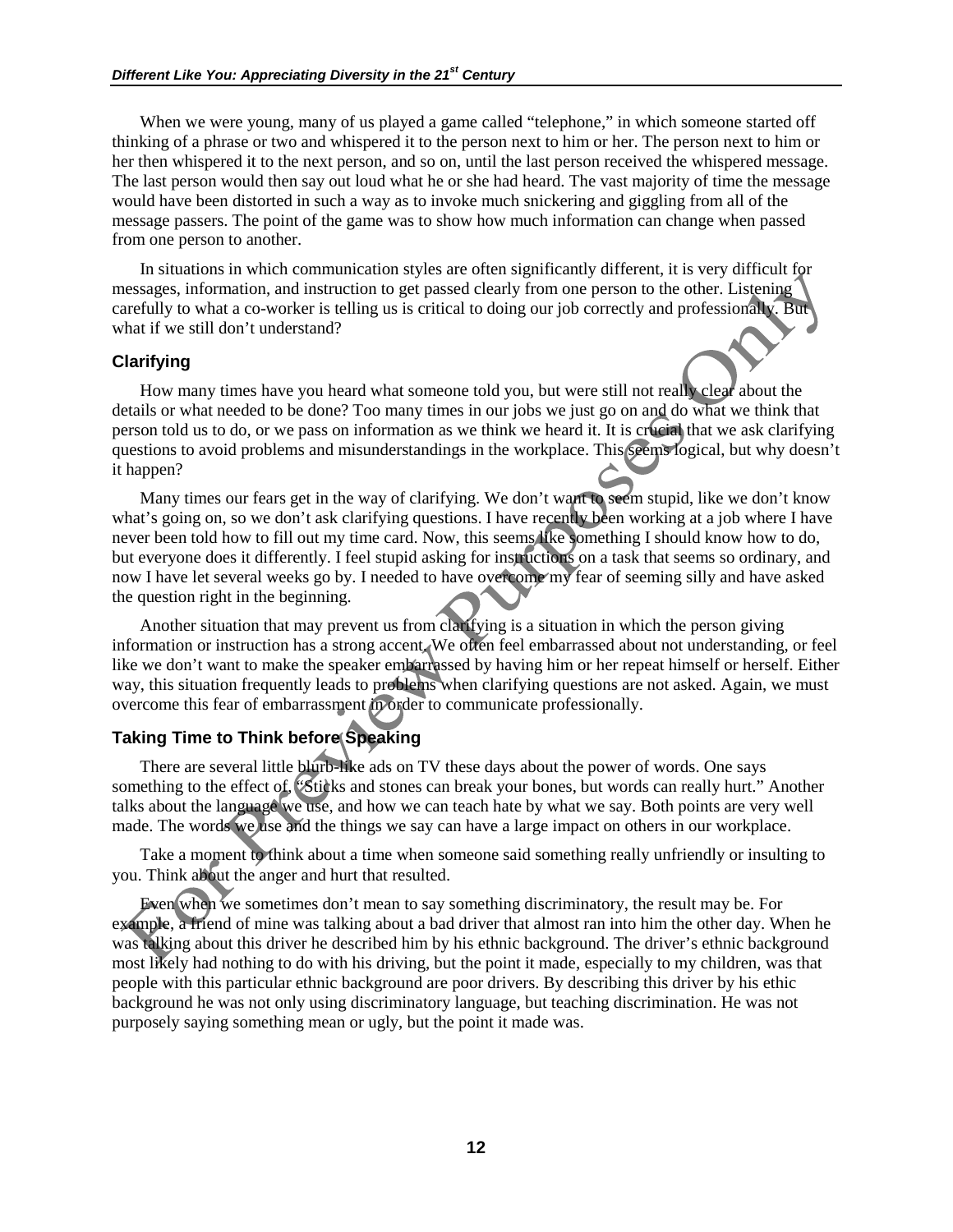In our workplace, it is important that we do not create an unfriendly or hostile environment for other employees. Speaking in a harassing or disrespectful way to our fellow employees creates an unfriendly and hostile environment. By doing so we are not doing our jobs properly. If we speak in harassing or disrespectful ways we might suffer consequences. We could be reprimanded, lose our jobs, or even be the subject of a harassment lawsuit. But beyond getting into trouble, it is simply wrong to hurt others with the words we use or the jokes we tell.

Next time, before you make fun of someone's differences, tell a sexual, racial, or ethnic joke, or say something that discriminates against those who are different from you, stop. Think about the work environment that you want to create and be a part of. Avoid harassing and disrespectful behavior and be a part of a comfortable and happy work environment.

# **Conflict Resolution**

A major part of communicating effectively is the ability to resolve conflicts. When we avoid conflict, or simply ignore it and complain about it to others, we do ourselves and our organization a disservice. When we deal with conflict in a respectful way, however, we forge new ideas and concepts in the workplace.

There is no doubt that diversity, in itself, has the potential for creating conflict. We all have different personalities and different styles of doing things. This makes us valuable to our organization. However, these differences in personalities and styles often create conflict when working with others. For example, if I believe that a task should be done the way it has been in the past, when a person tries to change how that task is done I might get angry or upset. I might even feel angry or upset towards that person.

Another common example is when an employee can't work on the weekend because she is a single parent. There is a big project that needs to be done and another employee, without small children at home, feels resentful about the fact the first employee can't work Saturday to finish it. The employee who can't work on Saturday cannot help the fact that she has no one to watch her kids, yet angry feelings toward her may still result. The fact that these two employees are different—have different family make-ups—causes conflict on the job.

So what do we do? One tool that we can use to deal with conflict when working within a diverse workforce is to **SORT** out conflict.

### **S**ORT

When conflict arises, look honestly at the **Source** of the conflict, without assigning blame or assuming the worst of the other person. Try to recognize the conflict as a professional misunderstanding of some sort, not a personal problem. This is very difficult to do since we often take conflict personally. Sometimes it is also easier to assume the source of the conflict is external differences or personal differences rather than a simple misunderstanding.

Sometimes it is difficult to determine the source of the conflict because we are trying to avoid confrontation. Most of us feel very uncomfortable confronting another person with a conflict. We often feel that he or she will get angry or upset about what we have to say. However, it is important, when there is a conflict, to deal with the conflict rather than simply avoiding it, allowing the problem to get worse. It is also not fair to others to talk about them to co-workers rather than addressing the issues that you have with them. So long as we deal with conflict in a respectful, polite manner, the results should be beneficial to all.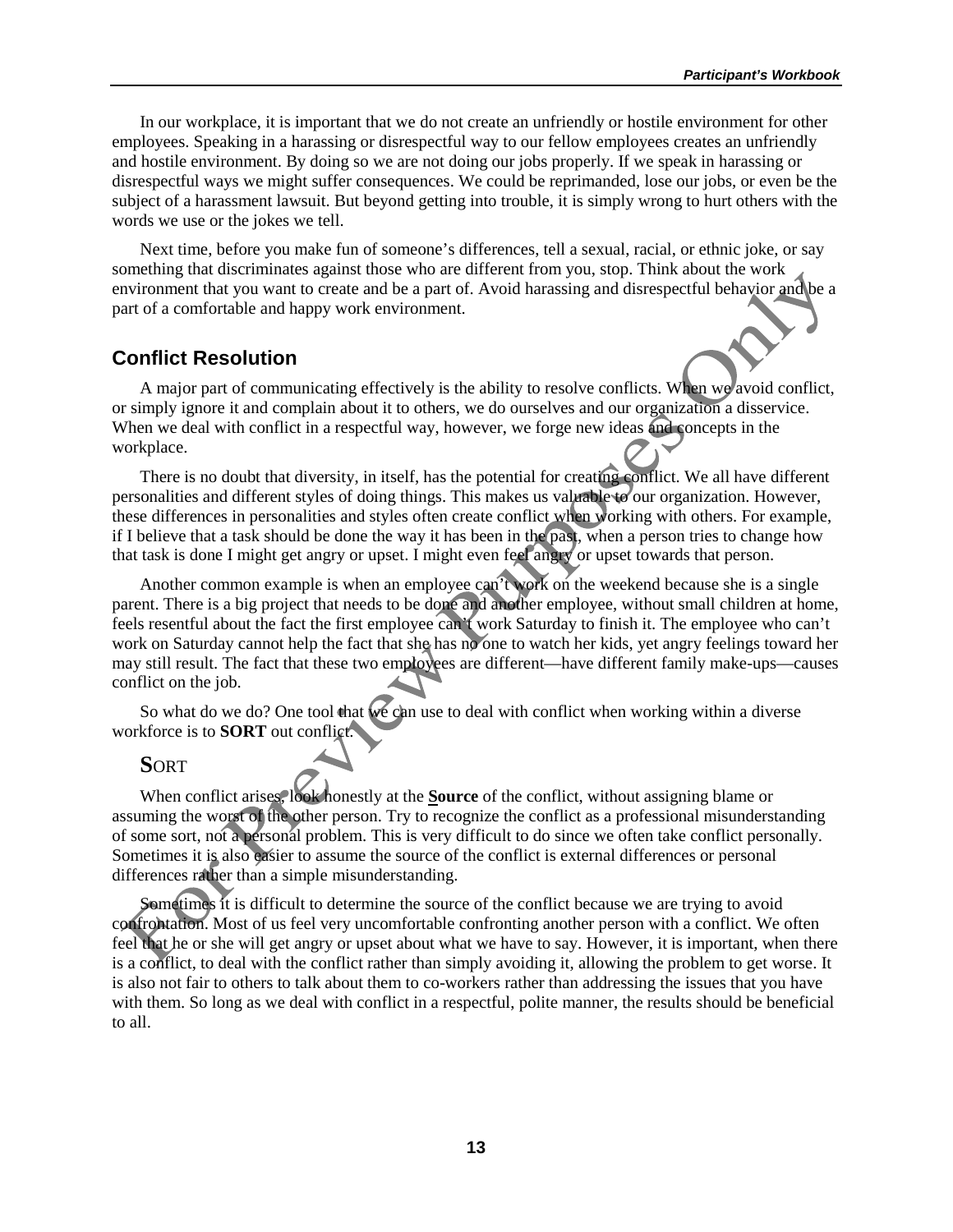# S**O**RT

Examine each person's understanding of the **Objective** you are trying to reach and ensure that you are all in agreement as to the goal you are working towards.

# SO**R**T

Make sure that you have a complete understanding of the **Responsibility** each of you has in regards to the objective. Are the roles you are playing on the team clear to each of you?

# SOR**T**

Finally, make sure there is no misunderstanding about the **Tasks** or methods each of you will employ to carry out the responsibility.

Take a minute to think about a conflict you have had recently at work. Answer the following questions:

- What was the true Source of the conflict?
- Did you each understand and agree on the Objective you were trying to accomplish?
- Did you each understand and agree on each person's Responsibilities regarding the objective?
- Did you each understand and agree on the Tasks or methods you would use?

You may want to take these answers back to your workplace and talk to the person you had the conflict with about them. Perhaps you will be able to clear up the misunderstanding and both do your jobs more effectively.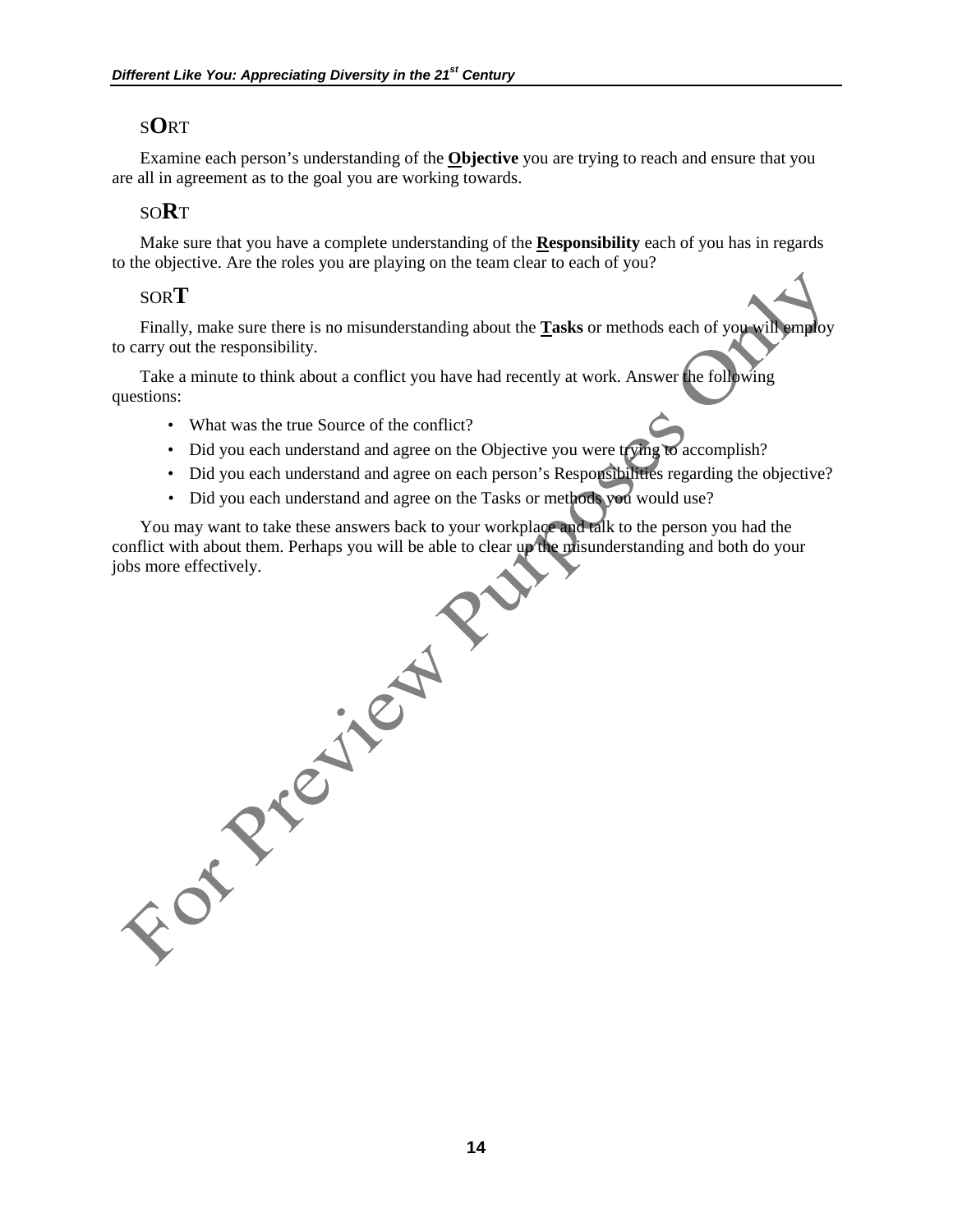# **Video Scenarios**

Below are scenarios from the video, *Different Like You,* followed by discussion questions. You may choose to answer these after you view the video.

# **That's Icky!**

In this scenario, two women are talking about a man with dreadlocks. They are commenting and laughing about the way he dresses, his hairstyle, and even his possible cultural differences. When watching them and listening to their conversation, they seem very insulting and immature.

What stereotypes or prejudices are they portraying?

What fears are they portraying?

What might be the results of their comments?

If they simply speak about him to each other, is any harm done? If so, wh

# **They're All Alike**

In this scenario a supervisor is expecting a new employee from Puerto Rico to work for him. He comments that he already feels that this employee is going to be a problem even though he hasn't even met him. He says that "they're all alike." He is also getting a shipment of computers from a different distributor than they normally use. He comments that each computer may look the same, but they are all different, and that you must work with them to get to know them.

What stereotypes or prejudices is this man portraying?

Why is it easier for him to accept that in a shipment of computers from the same factory there will be a lot of differences between computers than to accept that all Hispanics are not the same?

What could he do to help himself accept the new employee?

# **The Right One for the Job?**

In this video scenario an African-American woman is interviewing candidates to work with her. There were several candidates, but she seemed to like the person with the external characteristics that were very similar to her own.

Why do we choose people to work with us who are like us?

What are the problems with only choosing employees to work with us that are a lot like us?

What could this woman have done differently?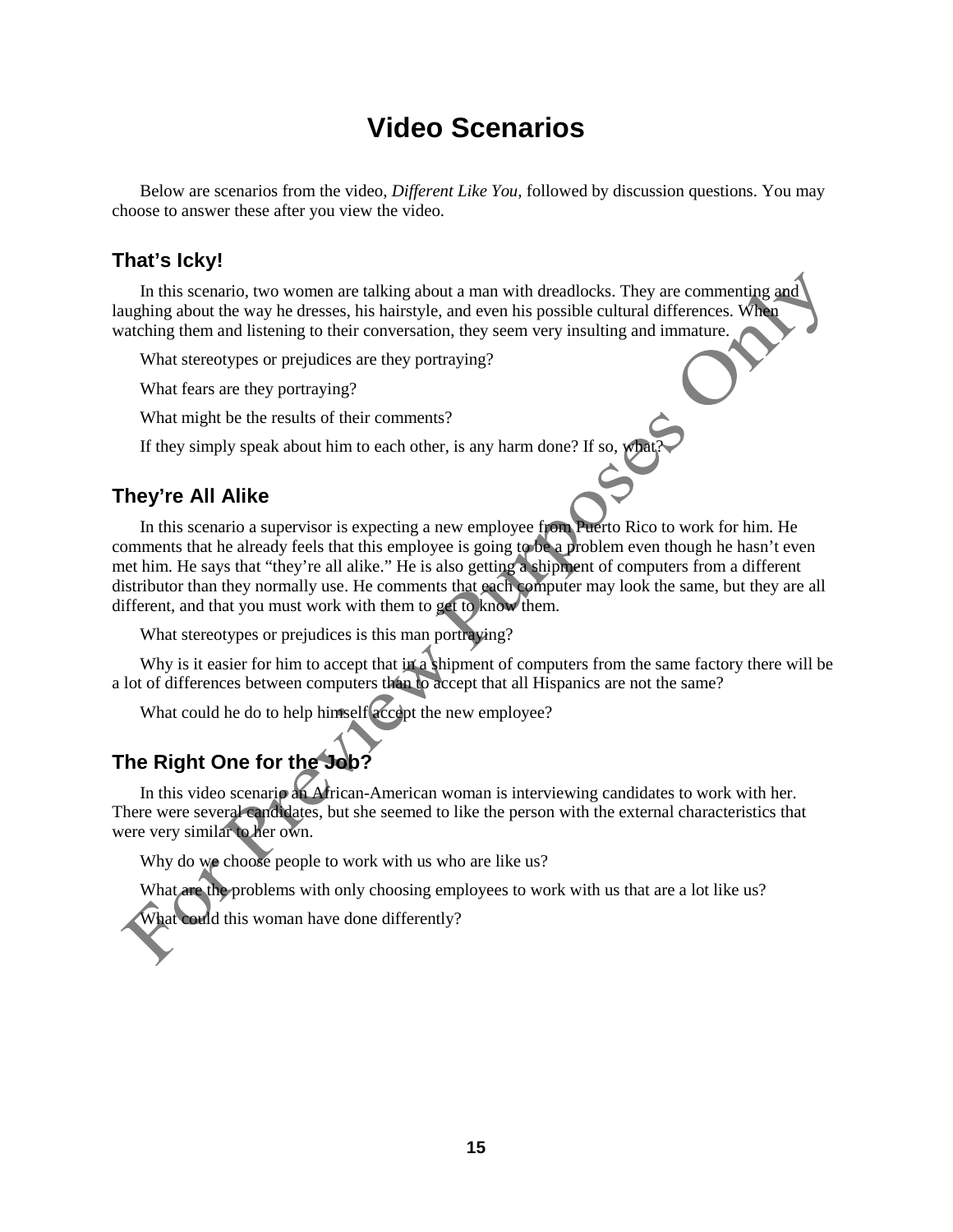# **She's a Jerk!**

In this scenario there are two conversations going on. One woman is complaining about another employee to her co-workers. She claims that he messed up a project they were working on to make her look bad.

The other employee is also complaining about her to his co-worker. He says that she does not like to work with him, and it must be because he is gay. His co-worker says that she has never had a problem working with him (he is apparently gay, too), so it must be that she has trouble with him because he is black.

What was the actual source of the problem?

What should have happened instead of the employees talking about each other to their co-workers?

# **Say Again?**

This scenario is one in which one employee sits down next to another employee with a strong accent. It is clear that the first employee cannot understand the other. It is also clear that the employee with the accent would like someone to talk to, but his communication skills get in the way. The first employee ends up making an excuse to leave rather than trying to understand the accent.

 $\mathcal{R}$ 

What fears do you think each employee had about talking to the other?

How do you think each employee felt?

FOT PIETRY

What could each employee have done differently?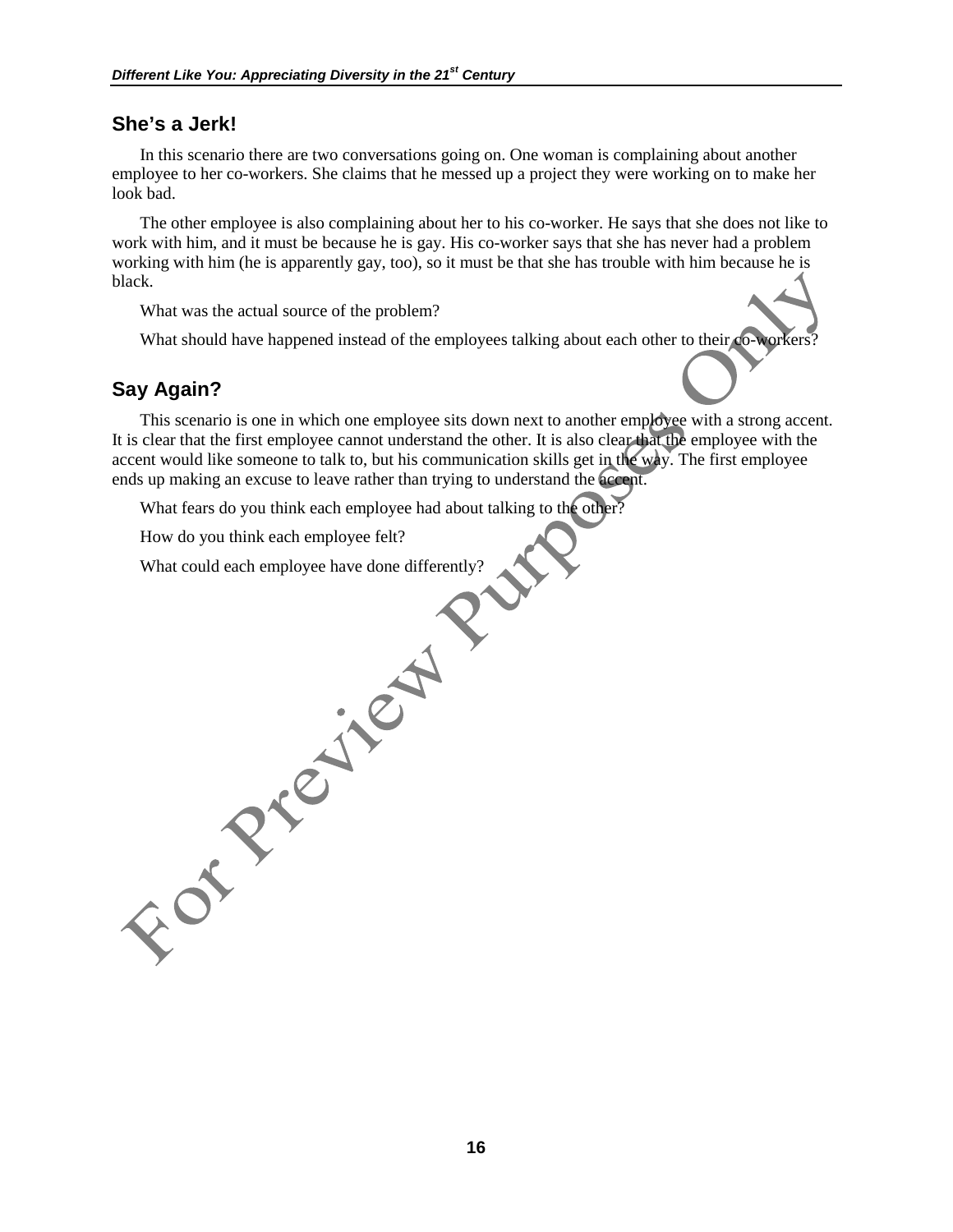# **Diversity Quiz**

- 1. Persons of Hispanic origin represent approximately what percentage of the U.S. population?
	- **A.** 4%
	- **B.** 11%
	- **C.** 22%
	- **D.** 30%
- 2. Between 2000 and 2050, the Hispanic population of the United States is projected to:
	- **A.** Decrease by about 20%
	- **B.** Remain about the same
	- **C.** Increase by about 20%
	- **D.** Triple in number
- 3. Which of the following racial / ethnic groups in the United States has the highest median income?
	- **A.** Asians/Pacific Islanders
	- **B.** Blacks
	- **C.** Hispanics
	- **D.** Whites
- 4. As measured in 1997, approximately what percentage of U.S. residents were foreign-born (that is, born outside the United States to non-American parents)?
	- **A.** Less than 5%
	- **B.** 10%
	- **C.** 15%
	- **D.** 25%
- 5. What U.S. city has the largest foreign-born population?
	- **A.** Chicago
	- **B.** Los Angeles
	- **C.** Boston

# **D.** New York City

*(continued on next page)*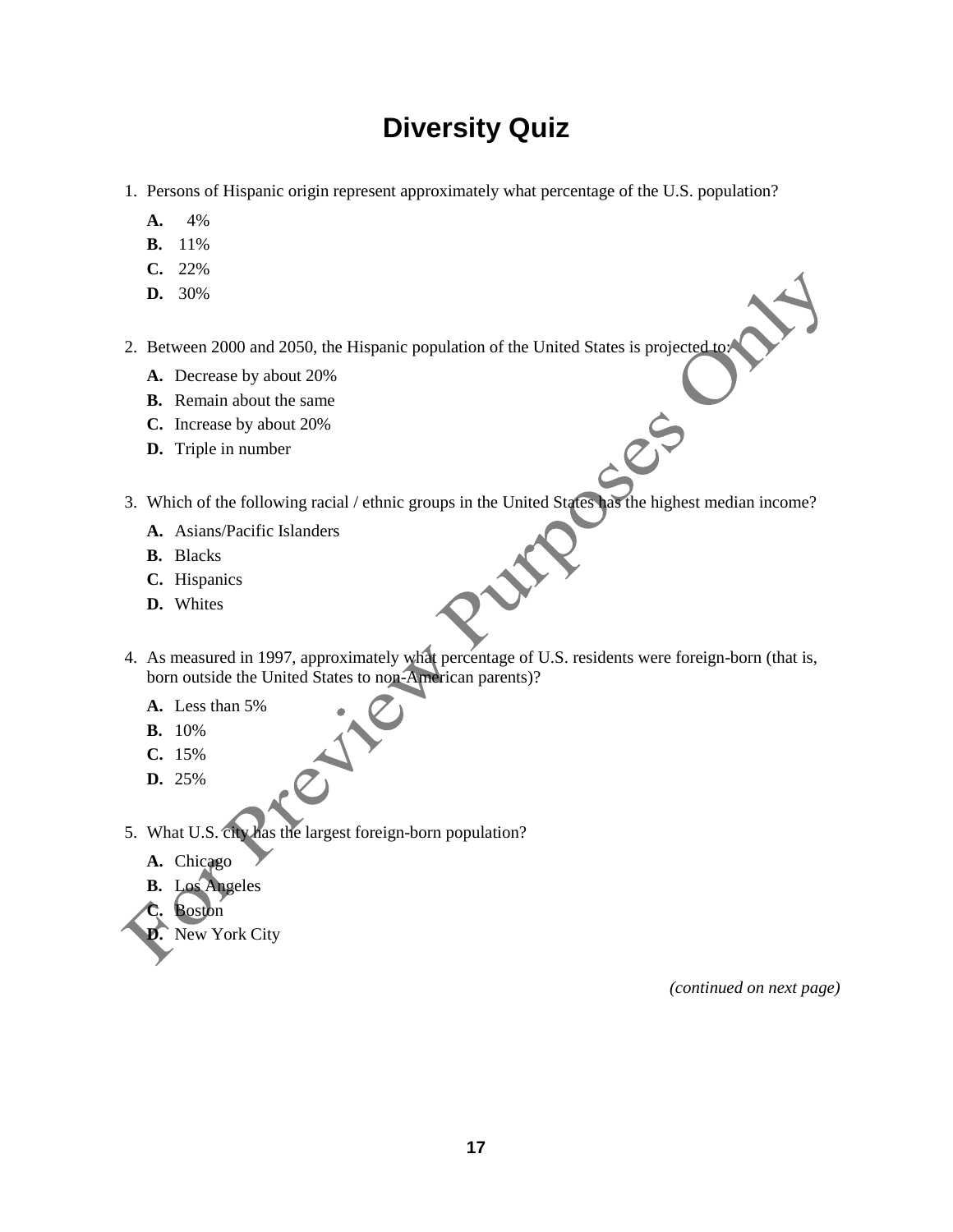- 6. How many adults aged 25 and over are high school graduates?
	- **A.** 2 out of 3
	- **B.** 3 out of 4
	- **C.** 4 out of 5
	- **D.** 9 out of 10
- 7. What percentage of the American adult population are married and living in a household with their spouse?
	- **A.** 26%
	- **B.** 36%
	- **C.** 56%
	- **D.** 76%

8. What percentage of adults (18 and older) speak a language other than English in their home?

- **A.** 1%
- **B.** 5%
- **C.** 9%
- **D.** 14%

9. How many households in the United States own a home computer?

- **A.** 1 out of 4
- **B.** 1 out of 3
- **C.** 1 out of 2
- **D.** 7 out of 10
- 10. Which adult age group is projected to increase as a percentage of the population at the fastest rate between 2000 and 2050?
	- **A.** Adults between the ages of 18 and 24
	- **B.** Adults between the ages of 35 and 44
	- **C.** Adults between the ages of 65 and 74
	- **D.** Adults aged 85 and older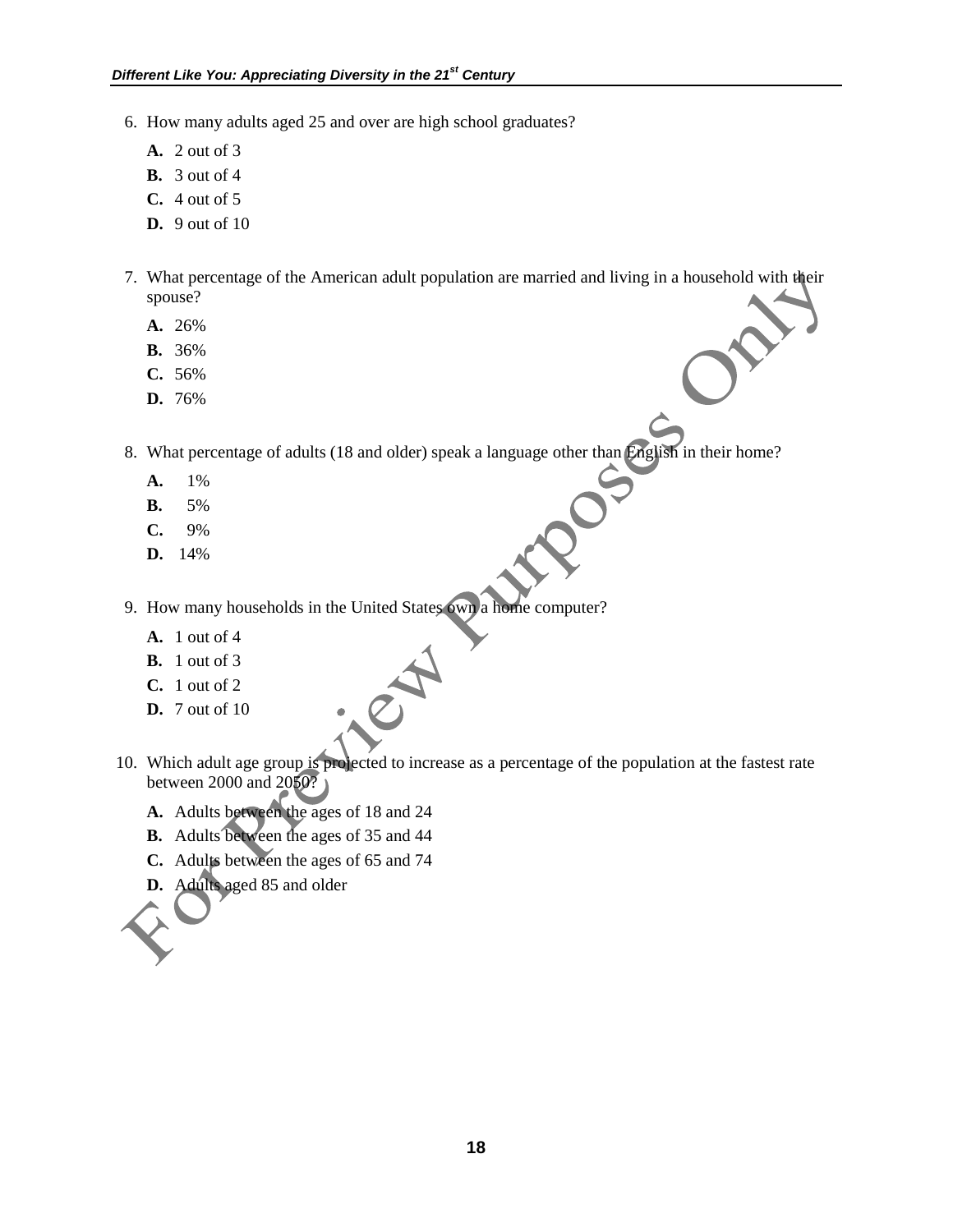# **Answers to the Diversity Quiz**

### 1. **B.** 11%

 At a projected population of 31 million in 2000, persons of Hispanic origin are approximately 11.4% of the U.S. population, up from 9% in 1990. These numbers are based on data collected in the fifty states and the District of Columbia, and does not include residents of Puerto Rico.

 Non-Hispanic whites represent about 72% of the population, blacks account for about 12%, and Asians and Pacific Islanders are approximately 4% of the U.S. population. American Indians number less than 1% of the population.

### 2. **D.** Triple in number

 The Hispanic population is one of the fastest growing segments of the U.S. population. Growing nearly 40% in the past ten years alone, the number of persons of Hispanic origin is expected to more than triple in the first half of the 21<sup>st</sup> century, nearing 100 million persons in 2050 (almost 25% of the U.S. population).

 This population growth is expected to be influenced more as a result of natural population increase than immigration in the coming years and will likely be the major element in the total population growth of the United States in the next fifty years.

While the Asian population is also projected to grow rapidly as well, from 4% of U.S. population to 7% between 2000 and 2050, much of that growth will result from increased immigration.

### 3. **A.** Asians/Pacific Islanders

 Asians/Pacific Islanders as a group have the highest median income in the United States at a little over \$46,000 per year. Whites have a median income of almost \$41,000, blacks a little more than \$25,000, and Hispanics show a median income level of just over \$28,000.

Median income is that level of income earned by the  $50<sup>th</sup>$  percentile of the population group. It represents the midpoint of the group. In other words, half the people in the group make less than that income, and half the people in the group make more than that income.

# 4. **B.** 10%

 At approximately 25.8 million persons, the foreign-born population represents almost 10% of the U.S. population and is the largest recorded foreign-born population in U.S. history. Of these foreignborn residents, about 35% are naturalized U.S. citizens. The number of foreign-born U.S. residents has increased rapidly since 1970 from approximately 9.6 million to 25.8 million in 1997. This rapid increase in the foreign-born population reflects the high levels of immigration experienced in the past generation.

 As a percentage of population, however, the ratio of foreign-born to native-born residents is actually less than it was in 1910. In 1910, almost 15% of the population was foreign-born. The century's low point in foreign-born residents as a percentage of population was reached in 1970, when less than 5% of the population was foreign-born. In addition to the 25.8 million foreign-born residents, almost 29 million native-born residents have at least one foreign-born parent, meaning that almost 21% of the current U.S. population is of foreign birth or parentage.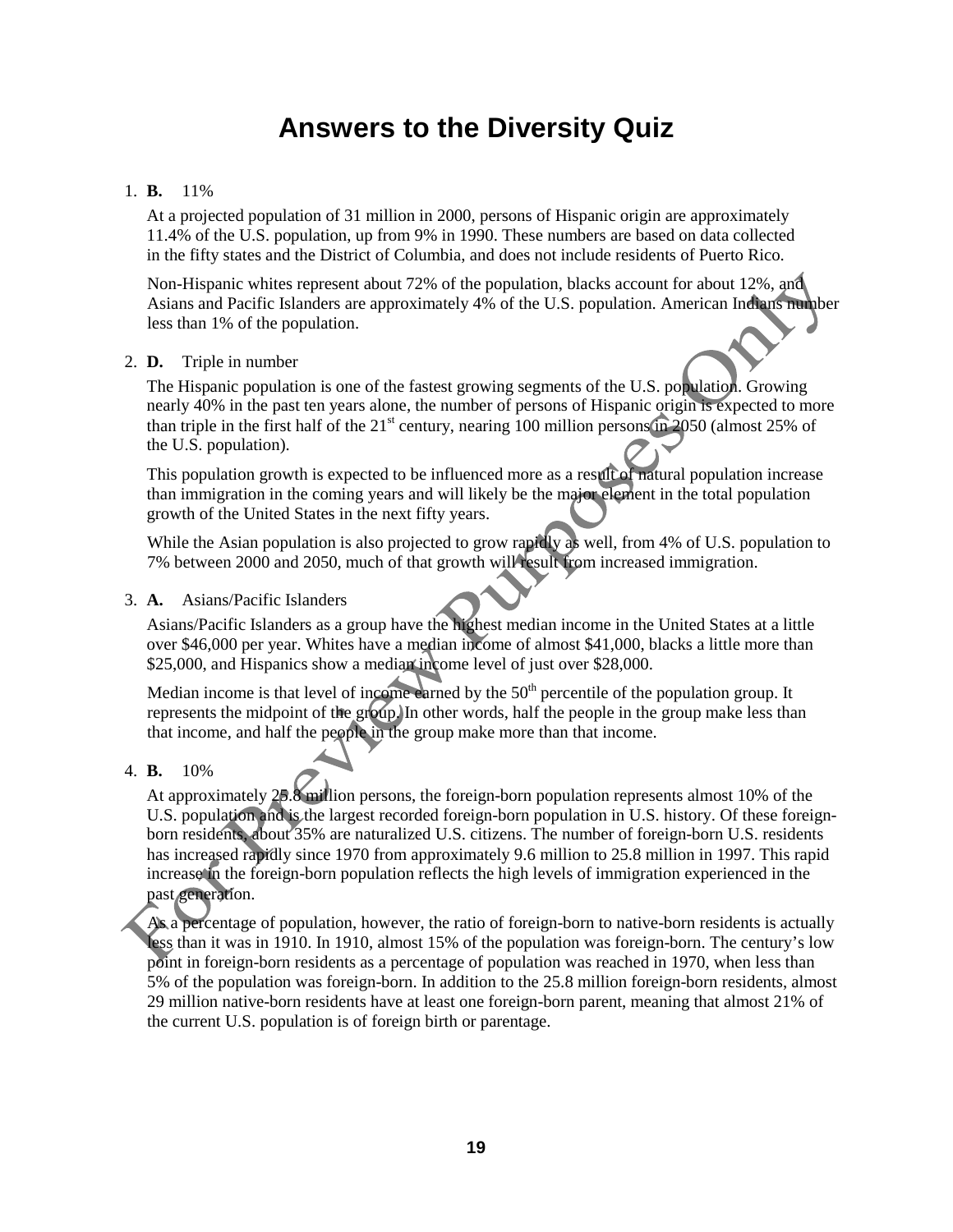### 5. **B.** Los Angeles

 Los Angeles is home to more foreign-born residents than any other American city, with 4.8 million foreign-born residents, just barely passing New York's 4.6 million.

 In addition to having the largest number of foreign-born residents, Los Angeles also has the highest percentage of foreign-born residents, at 31% of its population.

 As of 1997, Mexico was the leading country of birth of foreign-born U.S. residents. Almost six times as many foreign-born residents were born in Mexico as were born in the next highest ranked country of birth.

6. **C.** 4 out of 5

 As of March 1997, over four-fifths (82.1%) of the adult population aged 25 or older reported completing at least high school. One out of five adults (23.9%) had attained at least a bachelor's degree. Almost 90% of young adults, aged 25 to 29, had completed high school.

 Differences in educational attainment between white and black young adults (age 25 to 29) had all but disappeared in 1997. Hispanic adults showed the lowest percentages of high school completion, with only slightly more than half (54.7%) having graduated high school. Asians showed the highest proportion of college graduates. One-half (50.5%) of the Asian young adult population had completed a college degree, compared to 1 in 3 whites (28.9%) and 1 in 7 blacks (14.4%) in the 25 to 29 age range.

Nearly 1 out of 10 adults 18 years of age or older have no better than a  $9<sup>th</sup>$  grade education.

7. **C.** 56%

 Over 110 million adults (56.6%) were married and living with their spouse according to 1998 data. About 10% were "currently divorced." Among those between 25 and 34 years old, about 35% had never been married.

 About 28% (20 million) of all children under 18 years of age in the United States lived with just one parent. The majority of children who lived with just one parent in 1998 lived with their mother (84%). No other adults were present in the household for 56% of children living with single parents. About 4 million children, nearly 6% of all children under 18, lived in their grandparents' household.

# 8. **D.** 14%

 Based on 1990 census data (the most current data available), almost 14% of the population use a language other than English within their home. Of these adults, almost half of them report that they speak English less than "very well." More than 1.6 million adults report that they speak English "not at all."

 Spanish is the most commonly used language other than English used in the home, followed by French, German, Italian, and Chinese.

 Of those adults reporting that they speak English less than "very well," Chinese is the second most common language spoken in the home, following Spanish.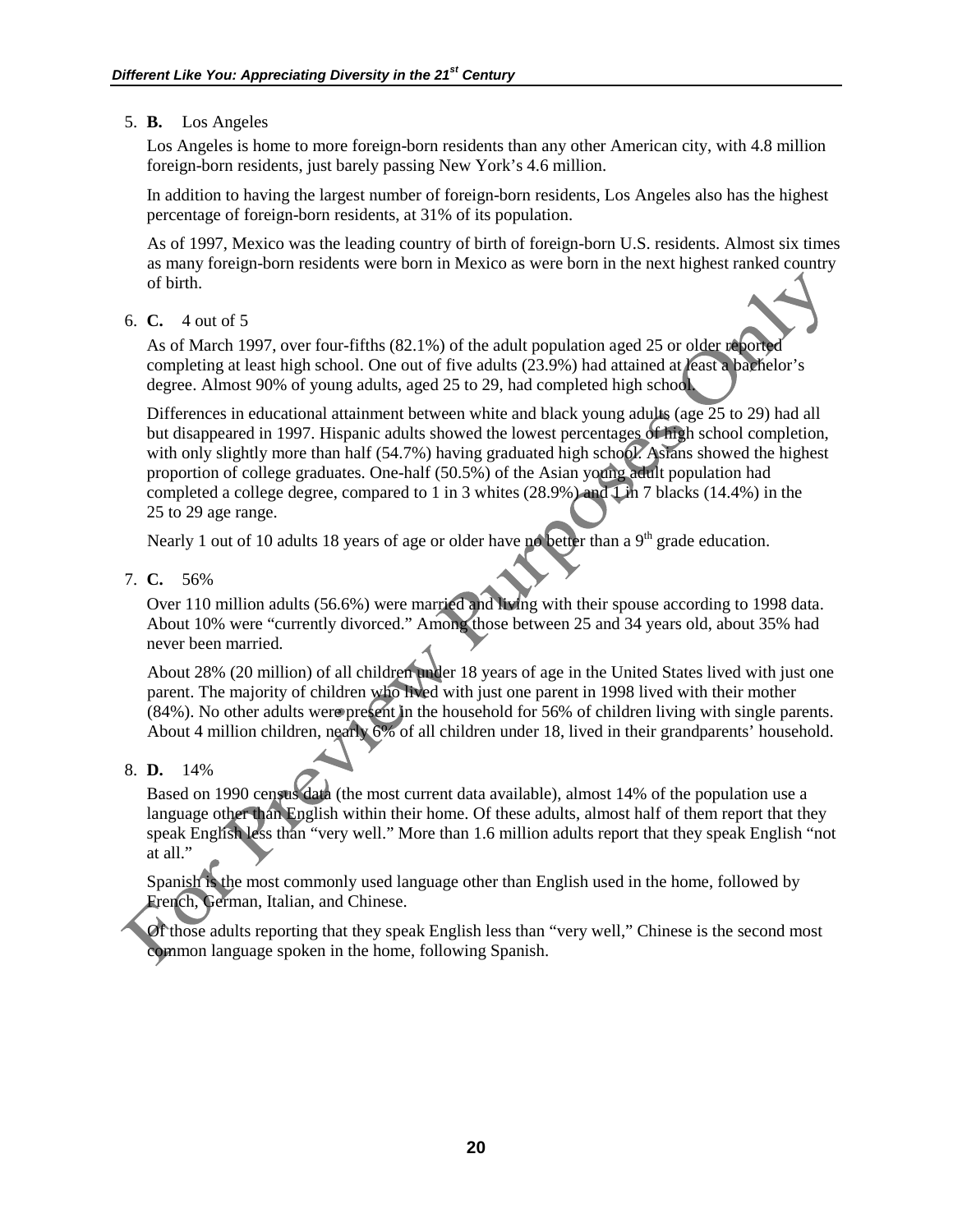#### 9. **B.** 1 out of 3

 As of October 1997, more than 1 out of 3 American homes (36.6%) contained a home computer. This is a substantial increase from 22.8% in 1994. This growth, however, has not occurred to an equal extent across all income levels, demographic groups, and geographic areas.

 In fact, a "digital divide" exists between certain groups of Americans, and has even increased between 1994 and 1997 so that there is an even greater disparity in access to basic communication tools and services. Over 75% of homes with an annual income of \$75,000 or more had home computers, while only 15% of homes earning less than \$25,000 per year owned computers. Even though all racial groups own more computers now than they did in 1994, whites are twice as likely to own a PC as either blacks or Hispanics (40% versus 19%). Persons living in central cities and rural areas both lag behind their urban neighbors in PC ownership and online access. The more educated are more likely to own a computer than the less educated. Only 25% of households headed by a female single parent owned a computer.

#### 10. **D.** Adults aged 85 and older

 The population age 85 and over is projected to be the fastest growing age group, doubling in size between 1995 and the year 2030, and increasing fivefold by the year 2050. In 1995, an estimated 3.6 million people were 85 years old or older. By 2050, this number is projected to grow to 18.2 million. In fact, the population aged 100 and over, although small in number, will also increase dramatically. In 1995, about 54,000 people were aged 100 or greater. There are projected to be over 800,000 centenarians living by the year 2050. Increased life expectancy and the large number of people entering these age groups (especially as the Baby Boomer generation ages) contribute to these exploding populations of the eldest of the elderly.

 The 18 to 24 age group, the primary ages of new entrants to the laborforce, peaked in the early 1980s at 30 million persons. Between then and now, the number of persons in that age group has shrunk to around 25 or 26 million currently. This age group is projected to climb back slowly toward 30 million by 2010. In contrast, adults aged 25 to 44 will actually decline both in total number and as a

percentage of the population of the population